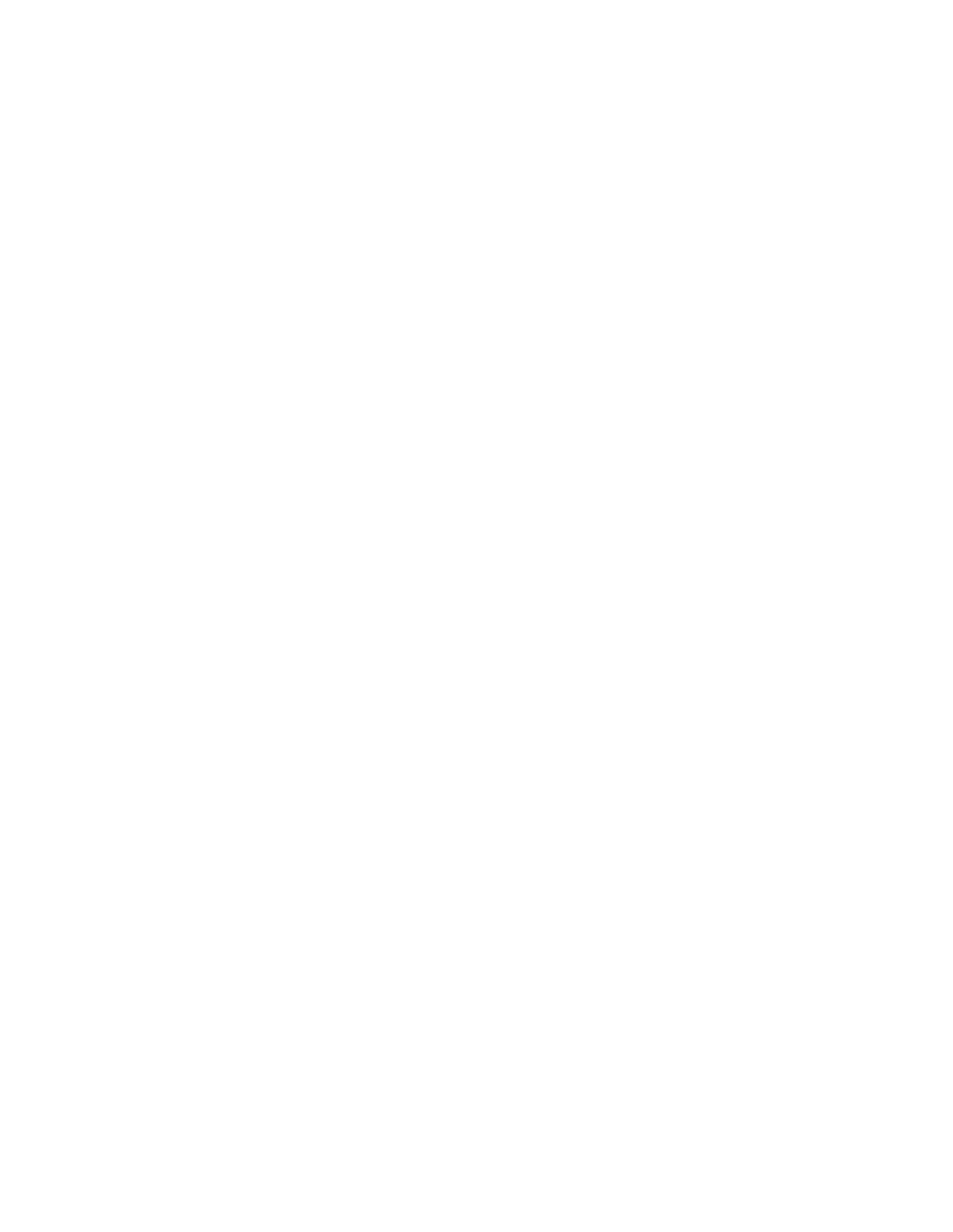## **IMF Working Paper**

## Middle East and Central Asia Department

## **Does Fiscal Policy Matter for the Trade Account? A Panel Cointegration Study**

## **Prepared by Katja Funke and Christiane Nickel1**

Authorized for distribution by Aasim M. Husain

June 2006

## **Abstract**

**This Working Paper should not be reported as representing the views of the IMF.** The views expressed in this Working Paper are those of the author(s) and do not necessarily represent those of the IMF or IMF policy. Working Papers describe research in progress by the author(s) and are published to elicit comments and to further debate.

This paper analyzes the empirical relationship between fiscal policy and the trade account. Research prior to this paper did not consider that the components of private and public demand in the import demand equation exhibit different elasticities. Using pooled mean group estimation for annual panel data of the G-7 countries for the years 1970 through 2002, we provide empirical evidence that the composition of overall demand—i.e., the distribution among public demand, private demand, and export demand—has an impact on the magnitude of the trade account deficit.

JEL Classification Numbers: F32, E62, F41

Keywords: Fiscal policy, trade account, trade elasticities, panel cointegration

Author(s) E-Mail Address: kfunke@imf.org, nickelc@ebrd.com

 $\overline{a}$  $<sup>1</sup>$  The authors would like to thank Jürgen von Hagen, Roberto Perotti, Philipp Rother, Georg Stadtmann,</sup> Jean-Pierre Vidal, participants at an ECB seminar, and an anonymous referee for helpful discussions and comments. Most of the work on this paper was done while the authors worked for the European Central Bank (ECB).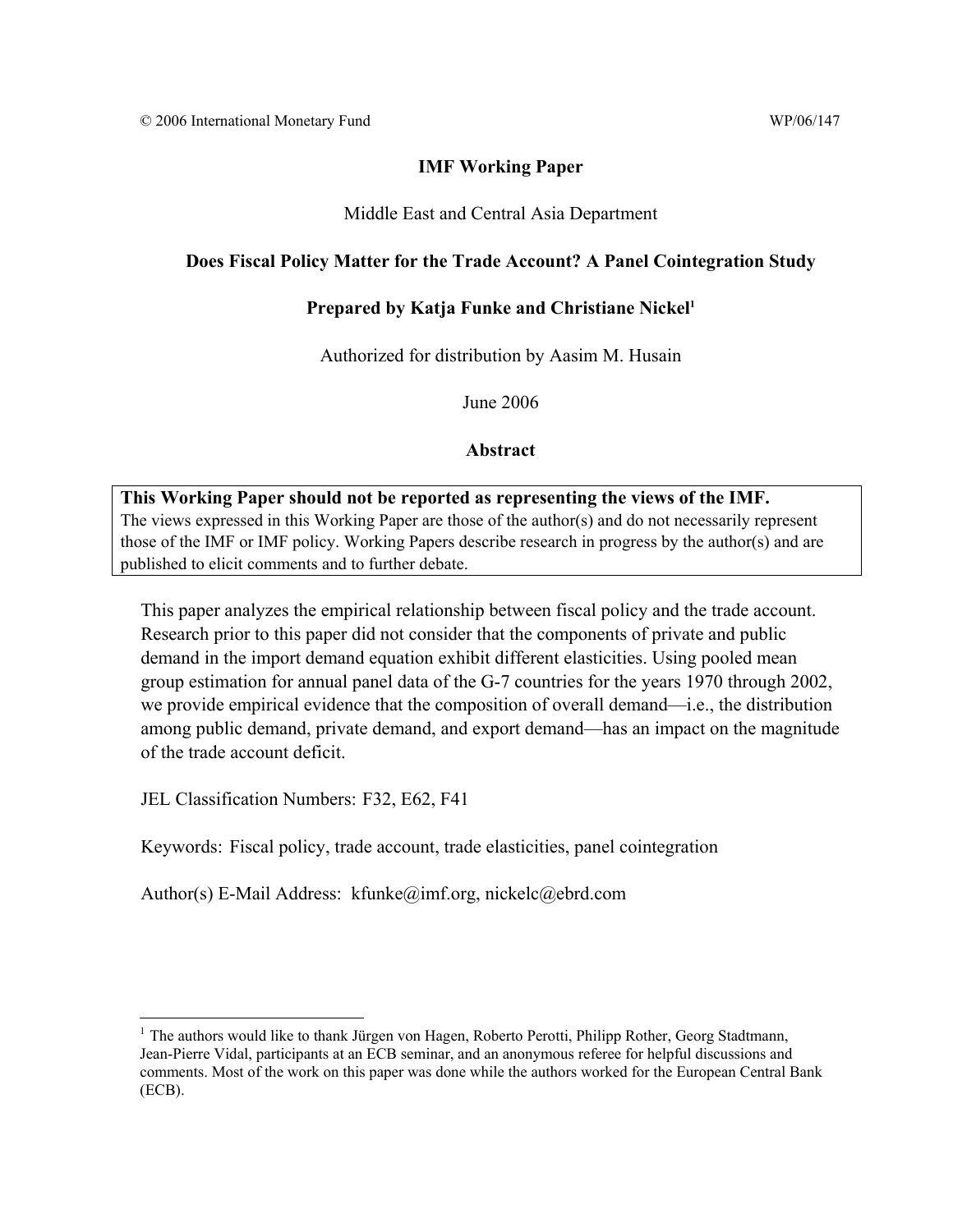|--|

| I. Introduction 3                                                                                                                                                                                                              |  |
|--------------------------------------------------------------------------------------------------------------------------------------------------------------------------------------------------------------------------------|--|
|                                                                                                                                                                                                                                |  |
|                                                                                                                                                                                                                                |  |
|                                                                                                                                                                                                                                |  |
|                                                                                                                                                                                                                                |  |
|                                                                                                                                                                                                                                |  |
| A.Panel Unit Root Test 10 10                                                                                                                                                                                                   |  |
|                                                                                                                                                                                                                                |  |
| C. Estimation of Trade Volume Equations [14] [14] The State of Trade Volume Equations [14] [14] The State of Trade Volume Equations [14] The State of Trade Volume Equations [14] The State of Trade Volume Equations [14] The |  |
|                                                                                                                                                                                                                                |  |
| Appendixes<br>1. Data Description and Sources <b>Manual Accord 20</b> 20                                                                                                                                                       |  |
|                                                                                                                                                                                                                                |  |
|                                                                                                                                                                                                                                |  |
| References 23                                                                                                                                                                                                                  |  |
| Figure                                                                                                                                                                                                                         |  |
| 1. Import Ratio and Government Expenditure Ratio for G-7 Countries (1990–2004) 5                                                                                                                                               |  |
| Tables                                                                                                                                                                                                                         |  |
|                                                                                                                                                                                                                                |  |
| 2. Correlations of Government Expenditure Ratio and Import                                                                                                                                                                     |  |
|                                                                                                                                                                                                                                |  |
|                                                                                                                                                                                                                                |  |
|                                                                                                                                                                                                                                |  |
| 5. Cointegration Estimation of Conventional Trade Volume Equations15                                                                                                                                                           |  |
| 6. Cointegration Estimation of Extended Import Volume Equations [17] 17                                                                                                                                                        |  |
|                                                                                                                                                                                                                                |  |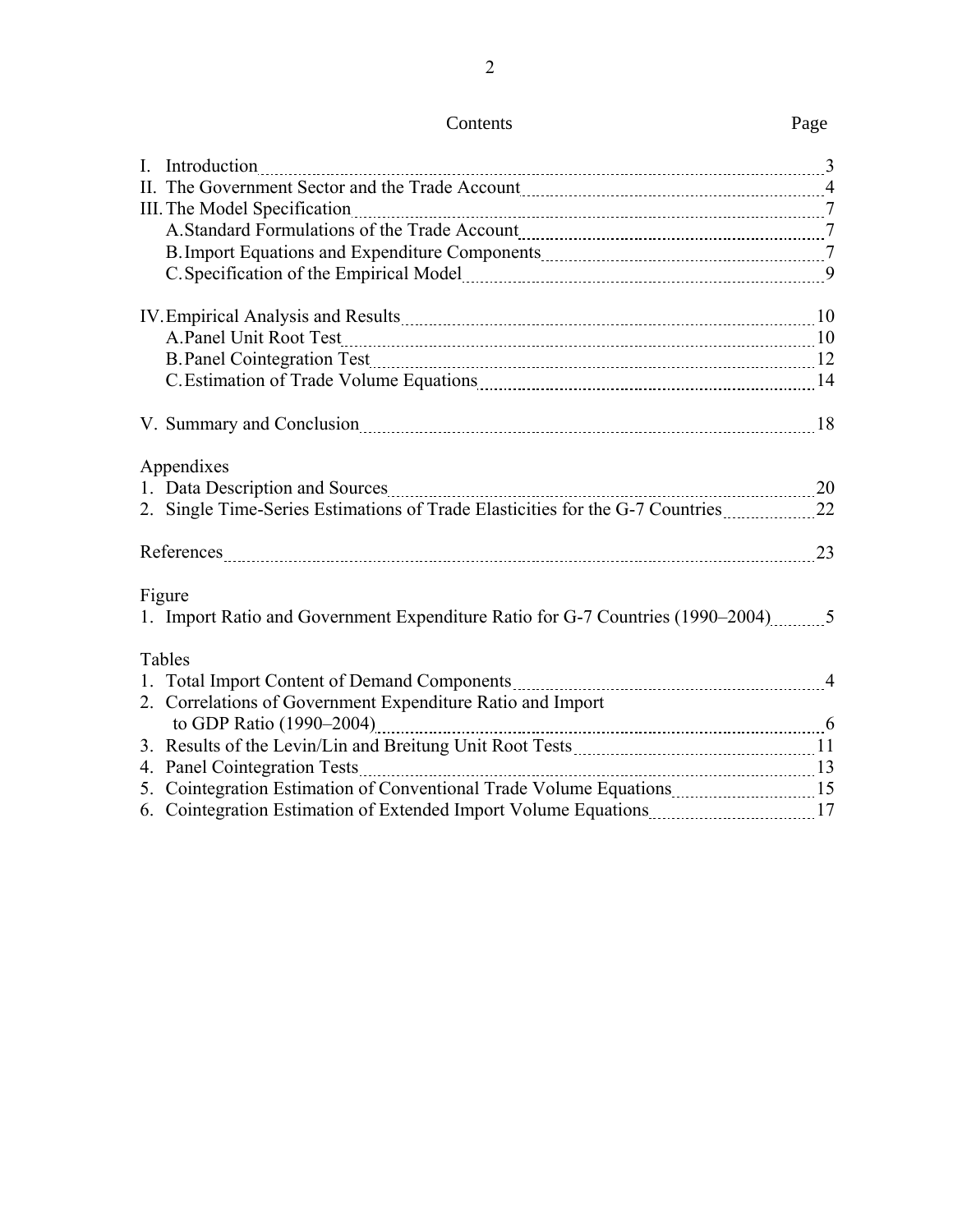#### **I. INTRODUCTION**

Little is known about the effects that a lasting change in government expenditures has on a country's external balance. There seems to be a consensus that lower expenditures and the concomitant improvement in the fiscal balance lead to an improvement in the current account. Empirical research so far, however, has led to ambiguous results. $2$  Some empirical studies find that higher budget deficits lead to higher current account deficits; others prove the opposite or show no significant impact at all. A flaw of the models applied in this field of research seems to be that they estimate reduced-form equations, wherein different effects might counteract each other without showing the underlying causalities. The latter can only be revealed in a structural model. Furthermore, earlier studies suffer from the fact that econometric techniques that allow studying long-run equilibrium relationships between timeseries data were not yet developed.

This paper takes a fresh look at the empirical relationship between fiscal policy and the trade account by analyzing the relationship between government expenditures and imports. Because trade account deficits are often at the heart of current account problems, a structural model of the trade account is an important step when modeling the impact of fiscal policies on the external balance. Within the trade account, we concentrate on imports because import demand is determined by domestic demand factors, while exports depend on external demand factors. To pin down the effects of fiscal policy, we estimate goods and service import equations on the basis of disaggregate demand variables. This implies that—in contrast to the conventional form of trade equations, which take total demand as an explanatory variable—we allow for all components of demand, i.e., private consumption, private sector investment, government expenditure, and exports, to exhibit different elasticities. For trade equations, the different elasticities of the aggregate demand components are essential because the import content of government consumption is generally lower than the import content of other demand components. Earlier studies took into account only the effect of different import contents of consumption, investment, and exports, but they do not discriminate between private and public demand.

The empirical analysis is based on annual panel data of the G-7 countries for the years 1970 through 2002. We determine the cointegration relationship by a pooled mean group estimation. This technique allows the intercepts, short-run coefficients, and error variances to differ freely across countries, while the long-run coefficients are constrained to be the same for all cross-sections. We are therefore able to account for cross-country differences without losing the general message about the long-run relationships between import volumes and the different demand components. On the basis of this technique, we find that a change in government expenditure has a significant positive impact on both goods and service imports. This implies that an increase in government expenditure would, ceteris paribus, also lead to a deterioration of the trade account. However, we also show that the ceteris paribus assumption in our context might lead to wrong policy conclusions if an increase (decrease) in government expenditure was to crowd out (crowd in) the private demand components. If this crowding in/out effect was strong enough, an increase in government expenditures could bring about the opposite result.

 $2^2$  For a literature review, see Bussière, Fratzscher, and Müller (2005) or Cavallo (2005).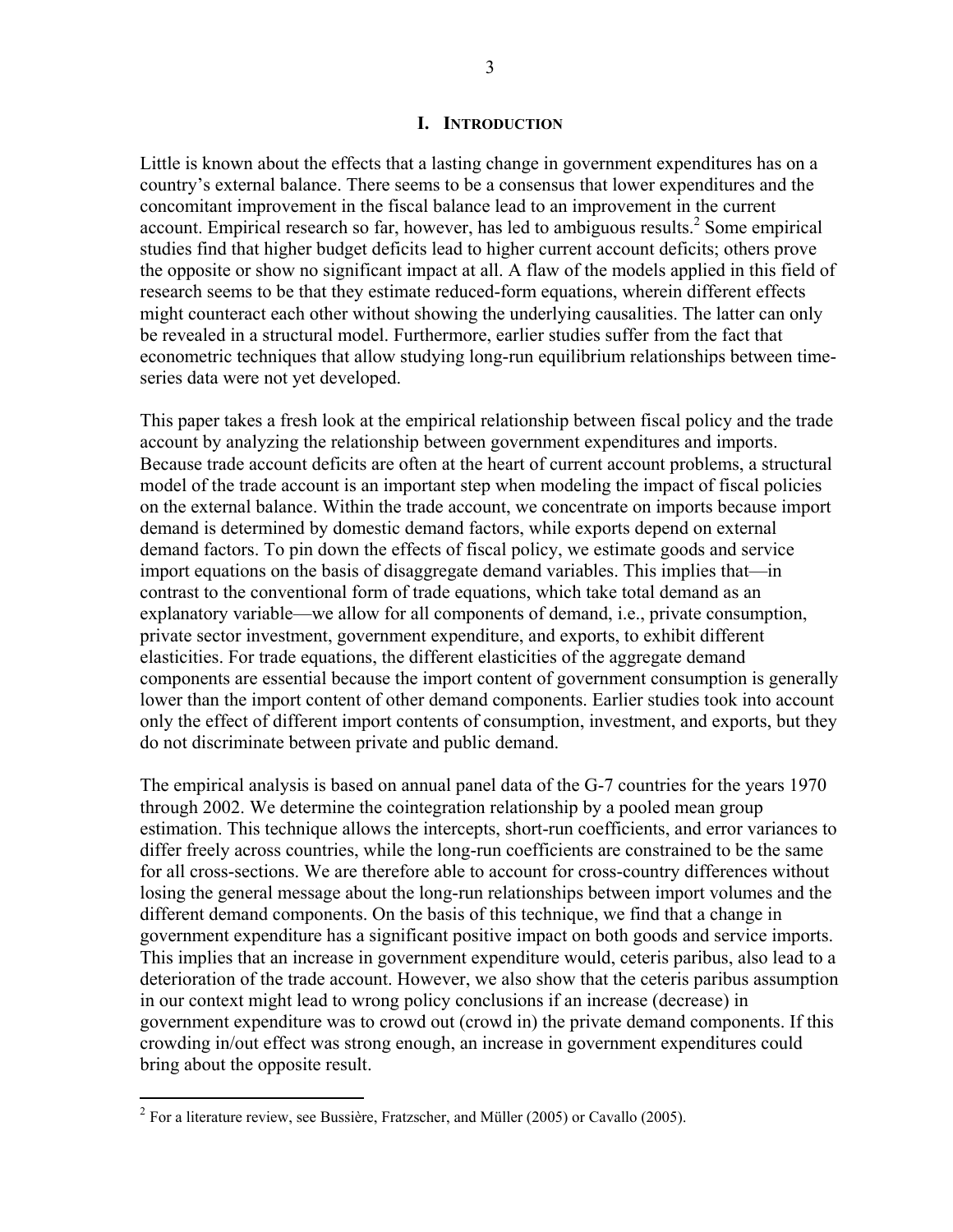The paper is structured as follows. Section II presents some stylized facts on government expenditure and imports in our data sample. Section III explains the model and the estimation technique. Section IV presents the empirical analysis and the results. Section V offers conclusions.

## **II. THE GOVERNMENT SECTOR AND THE TRADE ACCOUNT**

Notable differences exist with respect to the import content of private consumption, government expenditure, investment, and exports, respectively. Table 1 reports the import content of the different demand components for the United Kingdom in 2001 and for Germany, France, the United Kingdom and Italy in 1980, respectively. Despite some crosscountry variation of the general level of import contents, it becomes obvious that compared with the other demand components government expenditure reveals the lowest import content across countries.

|                        | Germany | France<br>1980 | Italy | United<br>Kingdom<br>1979 | United<br>Kingdom<br>$2001*$ |
|------------------------|---------|----------------|-------|---------------------------|------------------------------|
|                        |         |                |       |                           |                              |
| Aggregate expenditure  | 0.243   | 0.198          | 0.216 | 0.235                     | 0.200                        |
| Private consumption    | 0.264   | 0.208          | 0.229 | 0.249                     | 0.200                        |
| Government expenditure | 0.134   | 0.060          | 0.064 | 0.097                     | 0.132                        |
| Gross investment       | 0.244   | 0.267          | 0.261 | 0.372                     | 0.318                        |
| Exports                | 0.272   | 0.201          | 0.241 | 0.235                     | 0.224                        |

Table 1. Total Import Content of Demand Components

Source: Giovannetti (1989).

\* Bank of England (2002).

1

Because of the different import contents of the demand components one can assume that the smaller the size of the government sector—measured as government expenditures in percent of GDP—the higher the import-to-GDP ratio. When the size of the government decreases, the government sector uses fewer resources of the private sector and the composition of aggregate demand changes in favor of the private sector. Because the government sector has a smaller import content than the private sector, this shift in the composition of aggregate demand has a positive impact on import demand. If the government sector shrinks and the private sector increases, given the relatively low import content of government expenditure in comparison to private consumption, the demand for imports should increase.

To get an idea whether this proposition still holds when looking at G-7 countries for recent years, we plotted government expenditure-to-GDP ratios against the import-to-GDP ratios for annual data from 1990–2004 (Figure 1). The two panels show our findings for  $AMECO<sup>3</sup>$ data and the general government (top panel) as well as for the IMF's *International Financial Statistics* (IFS) data and the central government (bottom panel).

<sup>&</sup>lt;sup>3</sup> AMECO is the annual macroeconomic database of the European Commission's Directorate General for Economic and Financial Affairs.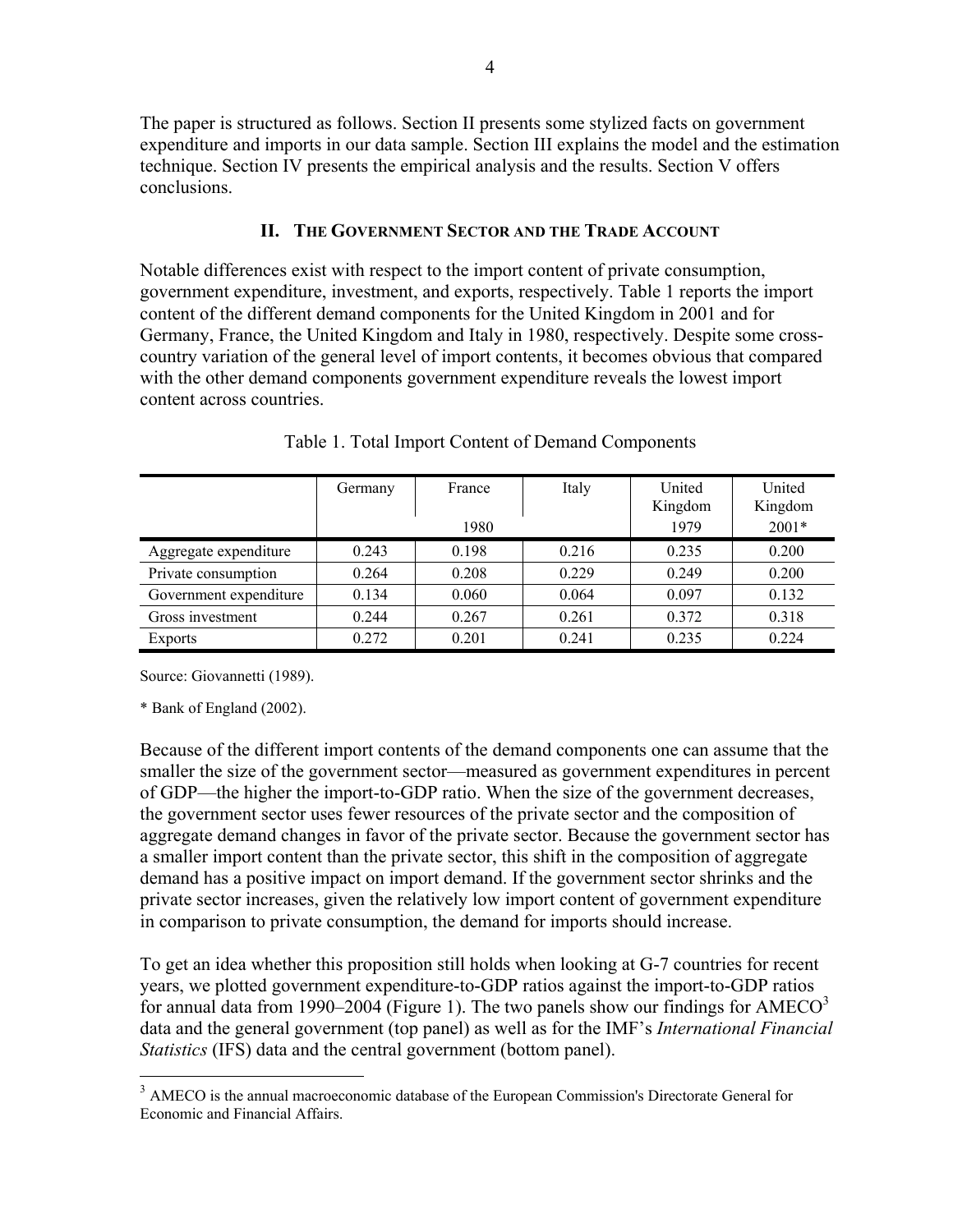Figure 1. Import Ratio and Government Expenditure Ratio for G-7 Countries (1990–2004)<sup>a</sup>



(a) General government

Sources: IMF, *IFS*, (2005); AMECO, ECB (2005); and authors calculations.

a The top panel uses the AMECO database and refers to general government. The bottom panel shows the *IFS* data, which were used in our calculations and refer to central government expenditure. *T*-statistics are given in brackets below the coefficients.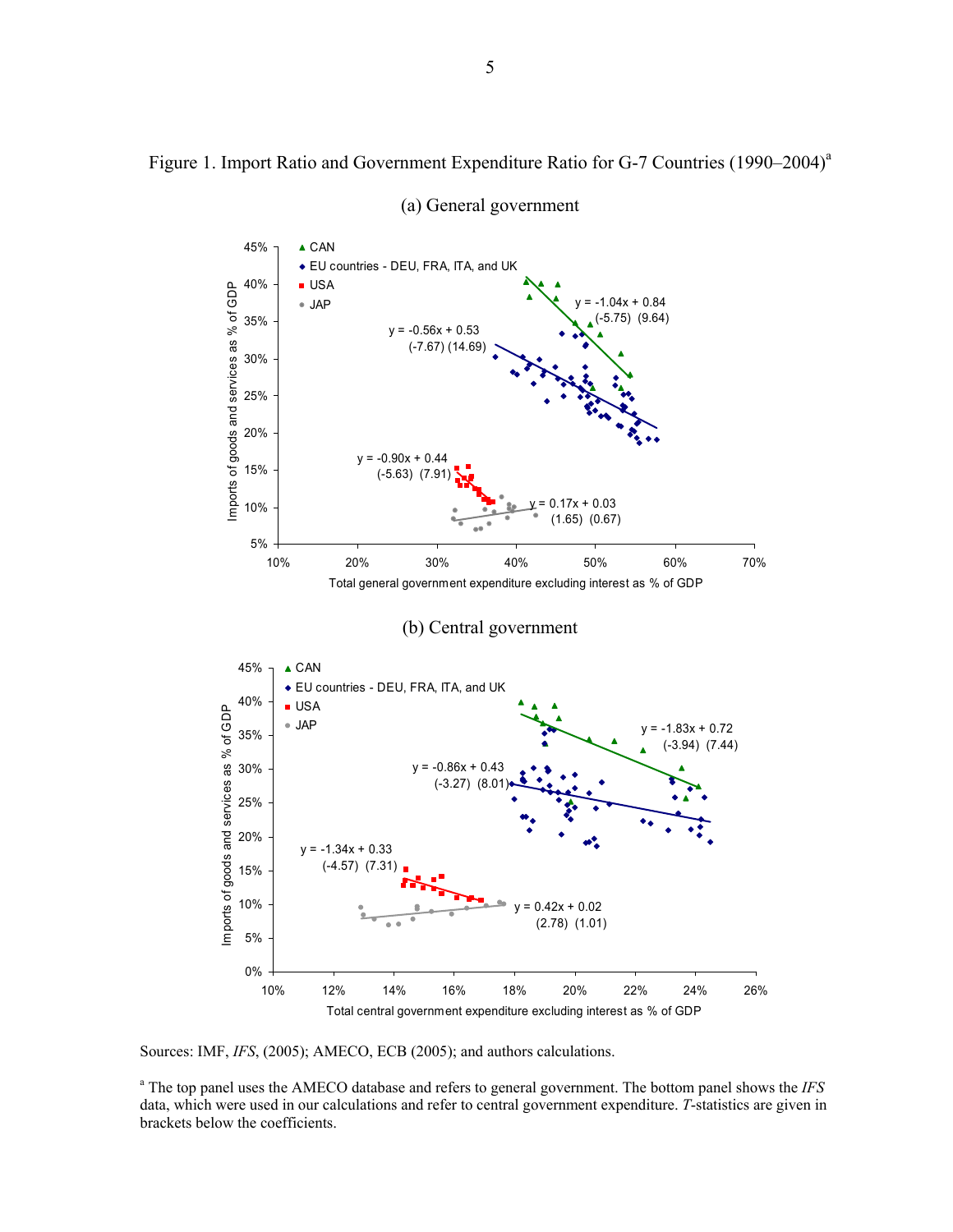Figure 1 illustrates that an increase in the public expenditure ratio goes hand in hand with a decrease of the import ratio in all countries but Japan. With the exception of Japan, the t*-*statistics show that all coefficients are significant at the 1 percent level. The different behavior of Japan could be related to the exceptional, decade-long stagnation of the economy. Figure 1 also reveals that—by and large—the negative relation between government expenditures and imports holds regardless of the degree of openness.

The negative relationship between general government expenditure and imports also exists for other countries outside the G-7. As Table 2 shows, though the correlation coefficients differ across countries, the behavioral relationship seems to be relatively similar.<sup>4</sup> Again, most of the correlation coefficients are significant at the 1 percent level. This could be taken as an indication that it might not be too far-fetched to apply conclusions drawn from G-7 countries to other countries where data problems prevent a more elaborate analysis such as the one conducted in this paper.

| Countries                 | Correlation | Countries                   | Correlation |
|---------------------------|-------------|-----------------------------|-------------|
| <b>G-7 Countries</b>      |             | <b>EFTA Countries</b>       |             |
| Canada                    | $-0.88***$  | Switzerland                 | 0.06        |
| Germany                   | $-0.57***$  | Norway                      | $0.43*$     |
| France                    | $-0.35$     | <b>New EU Member States</b> |             |
| United Kingdom            | $-0.59***$  | Cyprus                      | $-0.98***$  |
| Italy                     | $-0.94***$  | Czech Republic              | $-0.34$     |
| Japan                     | $0.42*$     | Estonia                     | $-0.28$     |
| <b>United States</b>      | $-0.84***$  | Hungary                     | $-0.73***$  |
| <b>Other EU Countries</b> |             | Lithuania                   | $-0.47**$   |
| Austria                   | $-0.81***$  | Latvia                      | 0.17        |
| Belgium                   | $-0.89***$  | Malta                       | $-0.68***$  |
| Denmark                   | $-0.89***$  | Poland                      | $-0.41*$    |
| Finland                   | $-0.40*$    | Slovak Republic             | $-0.62***$  |
| Ireland                   | $-0.91***$  | Slovenia                    | $-0.43*$    |
| Luxembourg                | $-0.76***$  |                             |             |
| Portugal                  | $-0.44*$    |                             |             |
| Netherlands               | $-0.91***$  |                             |             |
| Sweden                    | $-0.96***$  |                             |             |

| Table 2. Correlations of Government Expenditure Ratio and |  |
|-----------------------------------------------------------|--|
| Import to GDP Ratio $(1990-2004)$                         |  |

Source: Authors' calculations.

 $\overline{a}$ 

Notes: \*\*\* indicates a 1 percent significance level, \*\* indicates a 5 percent significance level, \* indicates a 10 percent significance level.

<sup>&</sup>lt;sup>4</sup> Data are taken from the AMECO database. For some countries, i.e., Canada, Germany, Sweden, Switzerland, and the CEECs (Central and Eastern European Counties), the full data range is not available, and correlations are calculated by applying the reduced data series. For Cyprus, Hungary, Malta, and Slovenia only seven data points are available. The correlations, therefore, provide only an indication for the relation of the variables and must be interpreted cautiously.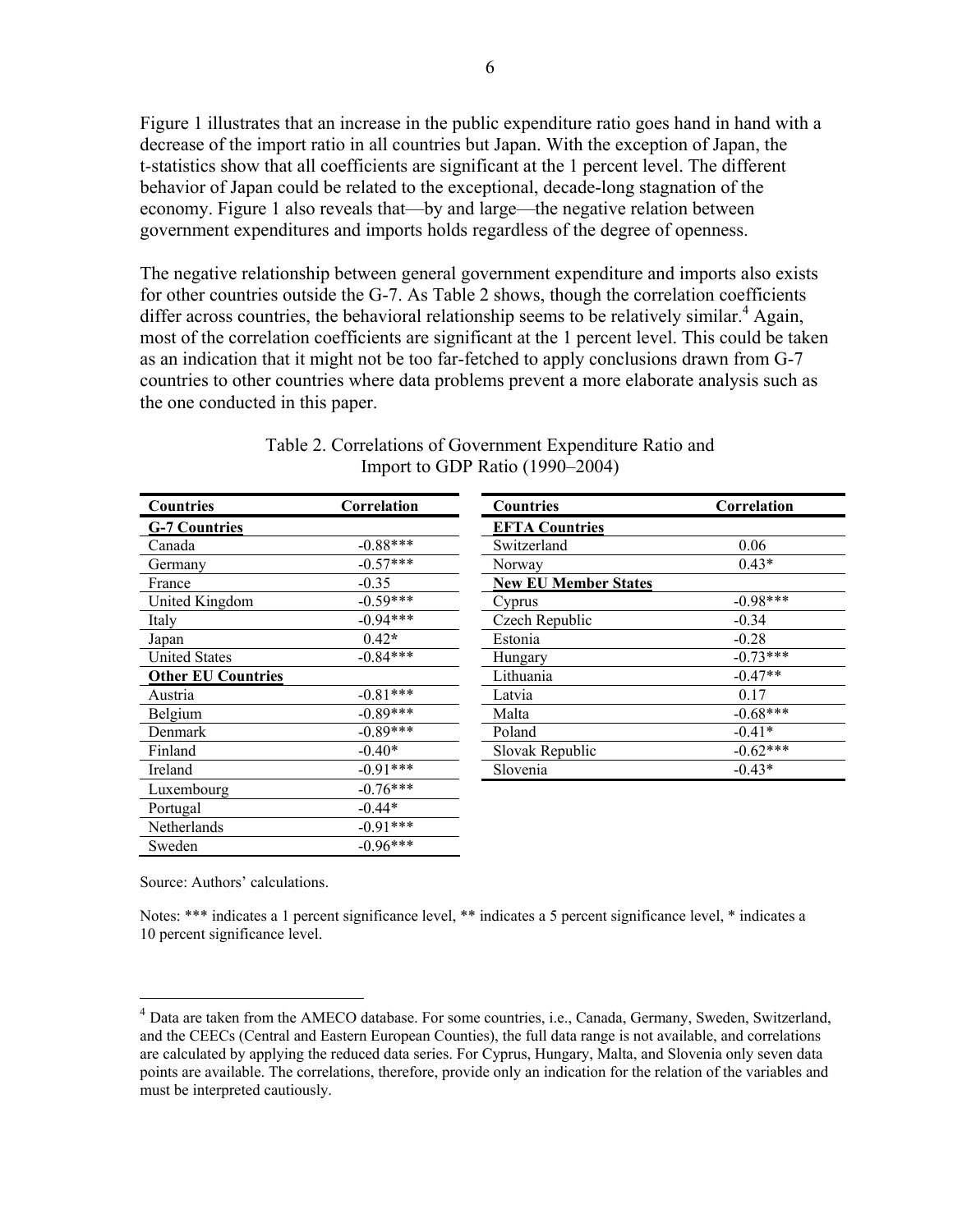Despite these relatively robust results, the correlations do not reveal the potential impact of a change in government expenditure on imports. For a policymaker it is important to know how a change in government expenditure affects imports, the current account, and thus the external balance. We assess these effects in the following empirical analysis.

#### **III. THE MODEL SPECIFICATION**

#### **A. Standard Formulations of the Trade Account**

Our analysis concentrates on the impact of fiscal policy on the trade account because trade account deficits are often at the heart of current account problems.<sup>5</sup> For all countries in the sample the trade account is quantitatively the most important of the three parts of the current account, though its share has been declining somewhat in recent years.

We base our analysis on an extension of the traditional model of the trade account. The basic trade model consists of an import and an export equation, which relate import (*M*) and export (*X*) volumes to domestic (*Y*) and foreign (*Y\**) real income and relative prices (*RP*).6 Equations 1 and 2 show the export and import equations as given in the literature in their general and their log form:

Express: 
$$
X_t = \gamma_0 Y_t^{*\gamma_1} R P X_t^{\gamma_2} \quad \text{in logs} \quad x_t = \gamma_0 + \gamma_1 y_t^* + \gamma_2 r p x_t \tag{1}
$$

Imports:  $M_t = \delta_0 Y_t^{\delta_1} R P M_t^{\delta_2}$  in logs  $m_t = \delta_0 + \delta_1 y_t + \delta_2 r p m_t$ . (2)

*RPX* and *RPM* are the relative prices,  $\gamma_1$  and  $\delta_1$  represent the income elasticities and  $\gamma_2$  and  $\delta_2$ the price elasticities of exports and imports, respectively. Domestic real income (*Y*) is equivalent to real GDP, which equals the sum of the demand components, i.e., private consumption, public spending, private investment, and net exports. Foreign real income (*Y\**) represents the total income of the rest of the world and cannot easily be decomposed into demand components. Relating import volumes to total real income implicitly assumes that the import content and the import elasticity are the same for all demand components.

#### **B. Import Equations and Expenditure Components**

Earlier research showed that import demand is not only determined by the level of income and final expenditure but also by the composition of expenditure and the import content of

1

 $<sup>5</sup>$  Recent literature also points out a reversed causality between the current account and fiscal policy. In this</sup> respect Baker (2004) finds that increased foreign indebtedness may contribute to an erosion of the tax base. We do, however, focus on the impact that fiscal policy has on the current account through the demand side.

<sup>6</sup> Recent research in this field has been publisher by Hooper, Johanson, and Marquez (2000) and Marquez (2002). For a more general discussion of the traditional trade model see Goldstein and Khan (1985).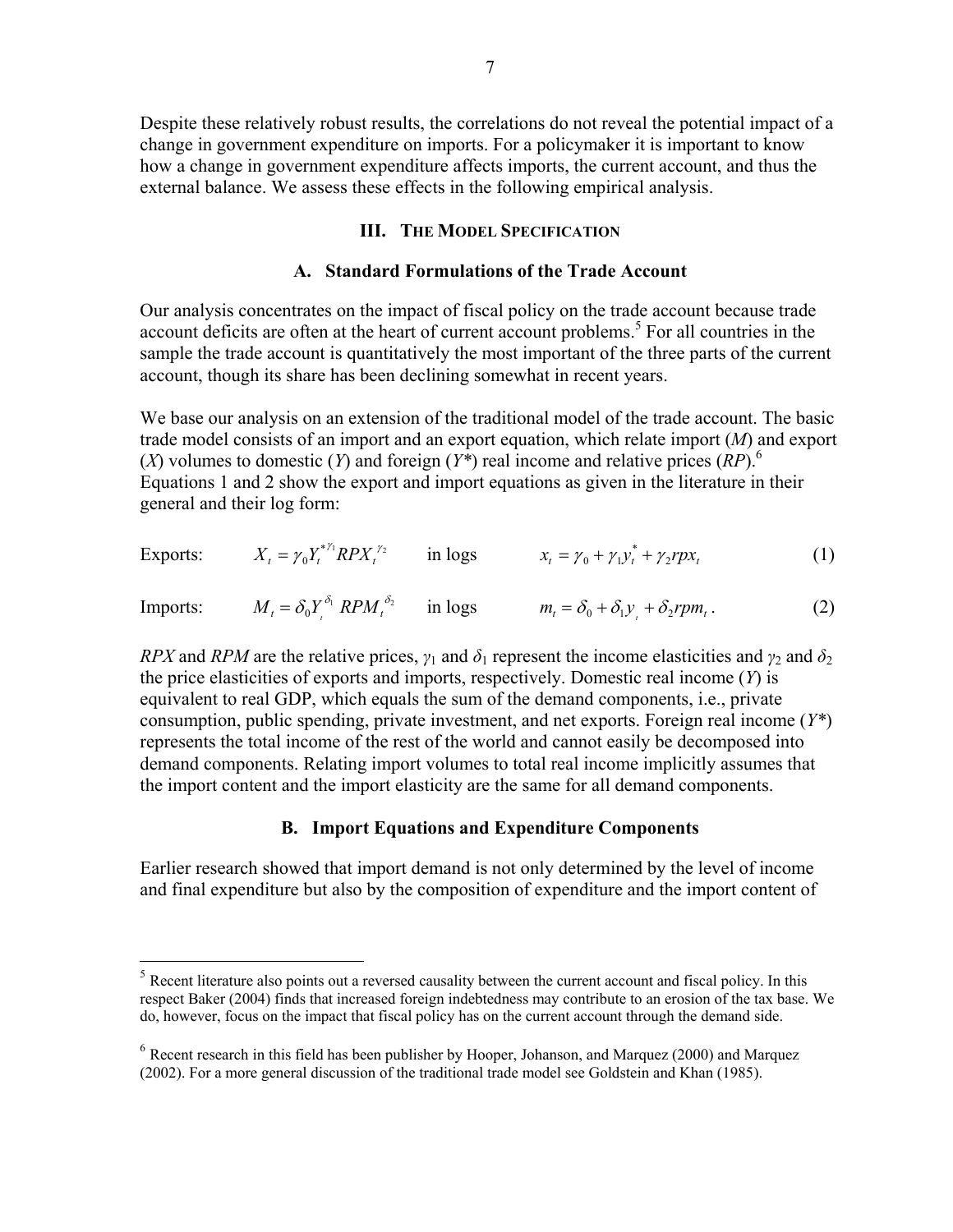the different components. Abbott and Seddighi (1996), Giovannetti (1989), and Mohammad and Tang (2000), for example, estimate import equations by taking disaggregated demand/expenditure components into account. They divide total demand into consumptive expenditure, investment expenditure, and exports. The results show that the elasticities of the different demand components differ significantly.<sup>7</sup>

To our knowledge, so far the existing literature has assumed that at least private consumption and government expenditure reveal common elasticities. Hence, the impact of fiscal policy measures on import demand has not been taken into account by the literature. Our model, however, allows us to gauge the impact of a change in public spending on imports because we disaggregate domestic real income into its demand components and separately consider private consumption and government expenditure.

The extended import equation distinguishes between private consumption (*C*), private investment (*I*), government expenditure (*G*) and exports (*X*):

$$
M_t = \partial_0 C_t^{\partial_1} I_t^{\partial_2} G_t^{\partial_3} X_t^{\partial_4} R P M_t^{\partial_5} \quad \text{in logs} \quad m_t = \partial_0 + \partial_1 c_t^{\partial_1} + \partial_2 i_t^{\partial_2} + \partial_3 g_t^{\partial_3} + \partial_4 x_t^{\partial_4} + \partial_5 r p m_t. \tag{3}
$$

Equation (3), thus, permits divergent import elasticities for private consumption and government expenditure<sup>8</sup> because the import content of government expenditure is generally lower than that of private consumption (see Section II). The major parts of government expenditures are public wages and social expenditures, which have a low or marginal import content.<sup>9</sup> Equation (3) shows that the impact of fiscal policy on the trade account depends on the direct effect of government expenditure on imports but also on the indirect effects that fiscal policy measures might have on the other demand components, i.e., private consumption and private sector investment.

 $^7$  Abbott and Seddighi (1996) apply a likelihood ratio test to see whether the long-run elasticities estimated by a Johansen procedure could be restricted to be the same for all demand components. They had to reject the restriction.

 $8<sup>8</sup>$  A more detailed analysis could consider public consumption and public investment demand separately. These two components of public expenditure can be expected to reveal major differences in terms of import content. Because of limitations in the availability of consistent data for the empirical analysis, disaggregating public expenditure was not possible.

 $9<sup>9</sup>$  Data from the OECD 1990 input-output table for Germany reveals that about 50 percent of government expenditure is spent on inputs from producers of government services, which in turn have human labor as their only input. Without having a thorough look at the components of government consumption, it seems reasonable to conclude that a major portion of government demand is satisfied by domestic output.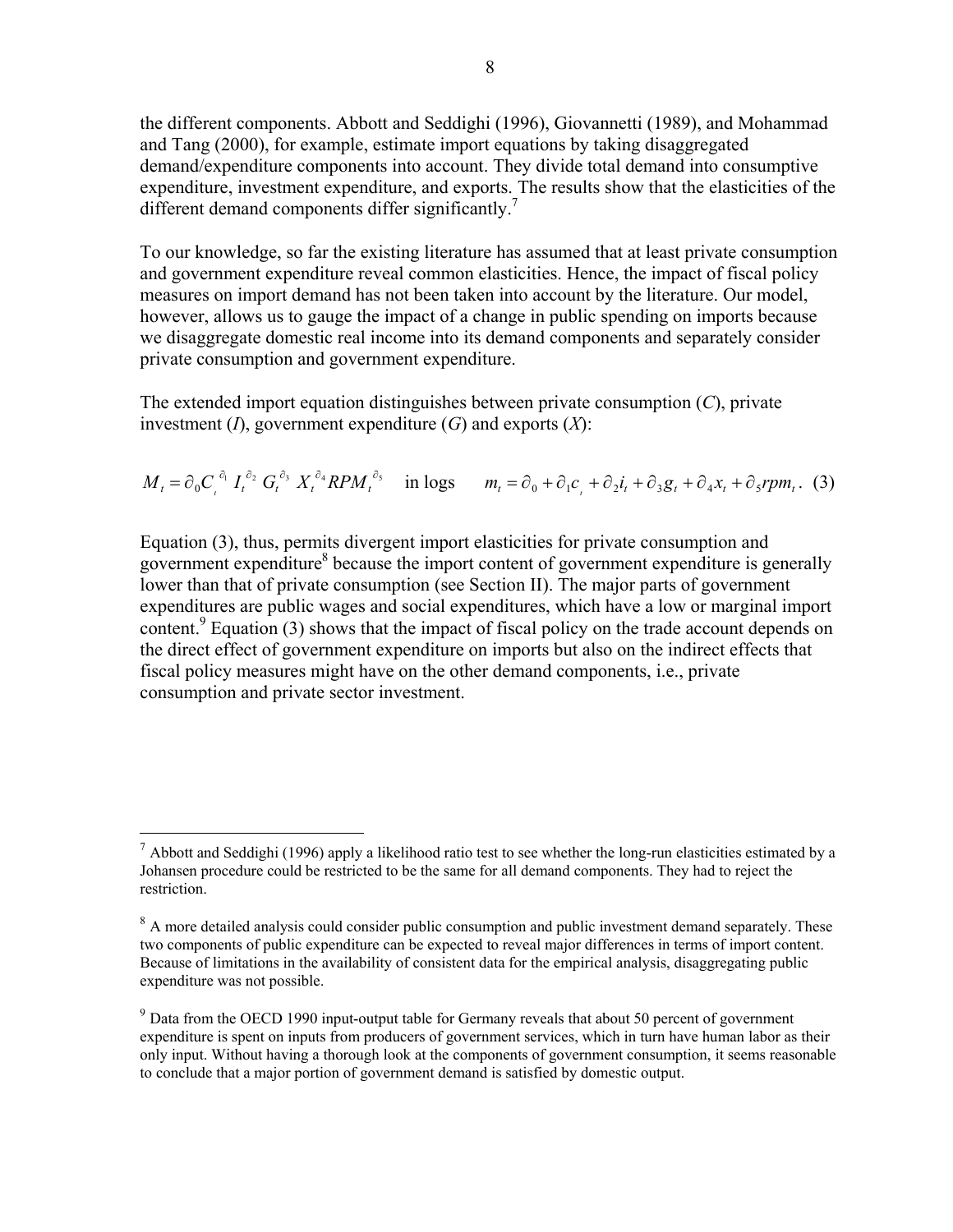## **C. Specification of the Empirical Model**

Our trade volume equations are an extension of the export and import equations (1) and (2) that are separated into trade volume equations for goods (equations (4) and (6)) and services (equations (5) and (7)). First, the following four conventional trade volume equations are estimated in their log form:  $10<sup>10</sup>$ 

| Goods exports:   | $xg_t = \gamma_0 + \gamma_1 yg_t^* + \gamma_2 r p x g_t^*,$  | (4) |
|------------------|--------------------------------------------------------------|-----|
| Service exports: | $xs_{t} = \theta_0 + \theta_1 ys_{t}^* + \theta_2 rps_{t}$ , | (5) |
| Goods imports:   | $mg_t = \delta_0 + \delta_1 y + \delta_2 r p m g_t$ ,        | (6) |
| Service imports: | $ms_t = \psi_0 + \psi_1 y_t + \psi_2 r p s_t$ ,              | (7) |

Then import volume equations for goods (equation (6)) and services (equation (7)) are extended along the lines described in the previous section:

Extended form of goods imports: 
$$
mg_t = \partial_0 + \partial_1 c_t + \partial_2 i_t + \partial_3 g_t + \partial_4 x_t + \partial_5 r p m g_t,
$$
 (8)

Extended form of service imports:  $ms_t = \theta_0 + \theta_1 c + \theta_2 i_t + \theta_3 g_t + \theta_4 x_t + \theta_5 r p s_t$ . (9)

The estimation considers annual data for the G-7 countries from  $1970<sup>11</sup>$  through 2002. A full description of the variables is given in Appendix 1.

For the conventional trade equations (4) to (7), domestic income or demand ( $\nu$ ) is expected to have a positive impact on import volumes (*ms*) or (*mg*). Likewise, export volumes (*xg*) or  $(xm)$  are expected to increase with foreign income  $(yg^*)$  or  $(yg^*)$ .<sup>12</sup> As discussed by Marquez (2002), economic theory postulates the income elasticity to be equal to 1 provided it is assumed to be constant. However, various empirical studies show that the estimated coefficient deviates from 1 but remains close to  $1<sup>13</sup>$  In the present analysis income

 $10$  In contrast to Driver and Wren-Lewis (1998), a time trend is not included. This, however, does not change the estimation results. In a first step, Driver and Wren-Lewis also estimated the elasticities without considering the time trend and in a second step estimated the time trend while applying the coefficients as derived in the first step (Driver and Wren-Lewis (1998), p. 119).

<sup>&</sup>lt;sup>11</sup> Owing to missing data points, equations (5), (7), and (9) are estimated using data from 1977 through 2002.

<sup>&</sup>lt;sup>12</sup> The world demand for goods exports ( $yg^*$ ) is proxied by world merchandise trade, which only includes goods trade. Similar data is not available for services. Hence, the world demand for service imports (*ys\**) is proxied by world real GDP.

<sup>&</sup>lt;sup>13</sup> See, for example, Cline (1989); Caporale and Chui (1999); Hooper, Johanson, and Marquez (2000); and Marquez (2002).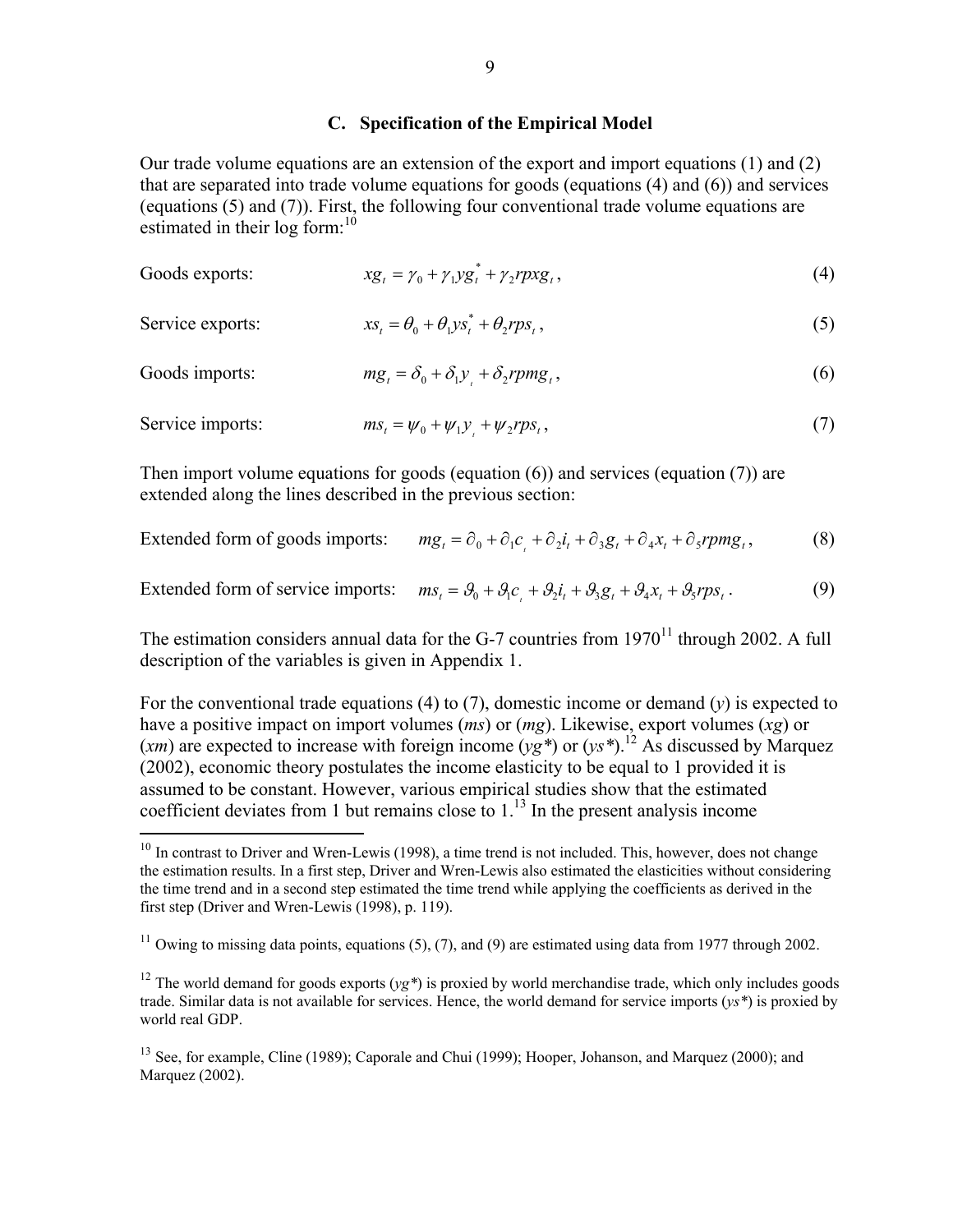elasticities are therefore also expected to be close to 1 across all sample countries. Likewise, it is assumed that the sum of the demand elasticities (i.e., for consumption, investment, government expenditure, and exports) should also be equal or close to 1 in the extended trade equations (8) and (9). Since demand decreases as prices increase, the coefficients of relative prices are expected to be negative in all six equations.

#### **IV. EMPIRICAL ANALYSIS AND RESULTS**

When estimating the trade volume equations the analysis follows the approach of Driver and Wren-Lewis (1998). Panel unit root tests are applied to test for stationarity of the time series. Almost all variables are integrated of order one. Because of this result, panel cointegration techniques are applied to a panel of G-7 countries to estimate the elasticities of the export and import volume equations in the conventional form as well as in the extended form in the case of import volumes. Furthermore, the Johansen procedure is applied to each country individually to verify whether the common coefficients derived from the panel analysis appropriately reflect the individual country data.<sup>14</sup>

The details of the estimations as well as the results are presented in the following subsections.

#### **A. Panel Unit Root Test**

Multiple methods for unit root tests as well as cointegration analyses have been developed for panel data in the recent past. These panel unit root tests are mostly based on estimating some version of a standard dynamic model for a panel, such as

$$
y_{it} = \rho y_{it-1} + \delta_0 + \delta_1 t + \eta_i + \nu_t + \varepsilon_{it}
$$
\n
$$
\tag{10}
$$

and testing whether the coefficient  $\rho$  is equal to 1. The subscript  $i = (1, 2, ..., N)$  distinguishes the *N* countries included in the panel. Examples for such tests are Levin, Lin, and Chu (2002) (LLC) and Breitung (2000). Other procedures, for example, Im, Pesaran and Shin (2003), are based on averages of the individual unit root test statistics. They recommend, for example, to apply the Dickey-Fuller (DF) and the augmented Dickey-Fuller (ADF) tests to the individual time series and to calculate one common test statistic from the individual *t-*tests.

By determining their test statistics based on the full information contained in the data panel, the techniques proposed by LLC and Breitung (2000) best offer the most suitable asymptotic properties in the case of medium-size panels, i.e., an equivalent extension of the cross-section and the time-series dimension. We therefore apply both methods to test the relevant time series for stationarity. LLC and Breitung test the null hypothesis that each individual time

<sup>&</sup>lt;sup>14</sup> Comparing the country-by-country estimation with the results of the panel cointegration only provides an eyeball test for the adequacy of the common coefficient from the pooled estimation. The analysis is refined by a pooled mean group estimator and a mean group estimator, which allow a quantitative assessment of the relevance of the common coefficient for the individual countries by applying a Hausman test.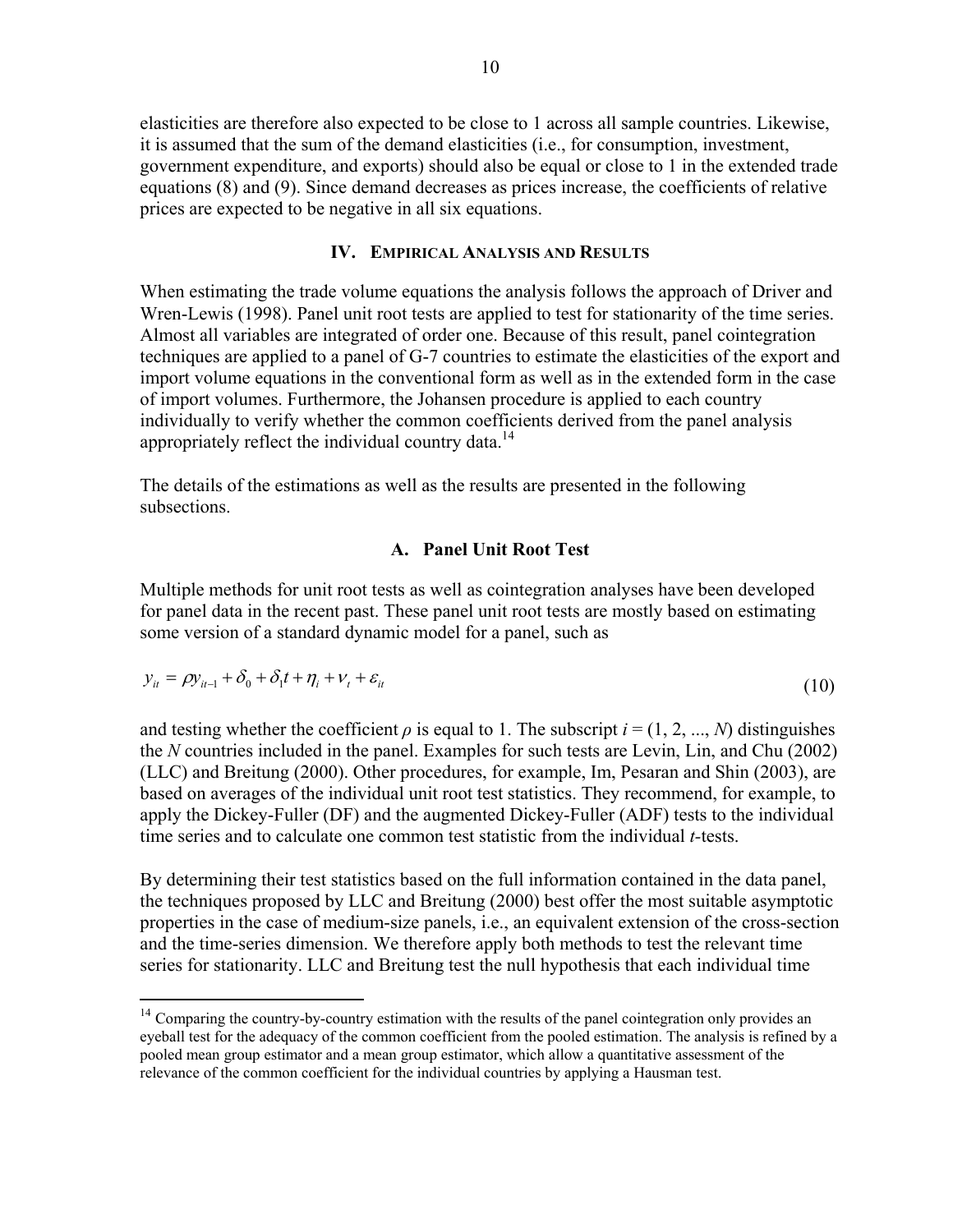series in the panel is integrated versus the alternative hypothesis that all individual time series are stationary. Both tests are based on the following pooled ADF equation

$$
\Delta y_{it} = \delta y_{it-1} + \sum_{L=1}^{p_i} \theta_{it} \Delta y_{it-L} + \alpha_{0i} + \alpha_{1i} t + \varepsilon_{it},
$$
\n(11)

where a common  $\delta = \rho - 1$  is assumed. The null of H<sub>0</sub>:  $\delta = 0$  under the assumption that  $\delta_i = \delta$ for all *i* is tested against the alternative hypothesis, H<sub>a</sub>:  $\delta$  < 0 for  $\delta$ <sup>*i*</sup> =  $\delta$  for all *i*. The tests allow for country-specific intercepts  $(a_{0i})$  and the trend coefficients  $(a_{1i})$ . However, while the LLC test is based on a technique that removes autocorrelation as well as the deterministic components, i.e., individual intercept and individual trend, when making the relevant standardizations, the test statistic proposed by Breitung is calculated by removing the autoregressive component but not the deterministic portion of the ADF equation. The results of the LLC and the Breitung tests are given in Table 3.

|                                  |               | <b>LLC</b>                    | Breitung                      |
|----------------------------------|---------------|-------------------------------|-------------------------------|
|                                  |               | H <sub>0</sub> : $\delta$ = 0 | H <sub>0</sub> : $\delta$ = 0 |
|                                  |               | Critical probability          | Critical probability          |
| Relative price of exported goods | rpxg          | 0.0579                        | 0.0584                        |
| Relative price of imported goods | rpmg          | 0.8771                        | 0.4112                        |
| Relative price of services       | rps           | 0.3403                        | 0.9864                        |
| Export goods                     | xg            | 0.0117                        | 0.9861                        |
| <b>Export services</b>           | $x_{S}$       | 0.0059                        | 0.9992                        |
| Import goods                     | mg            | 0.7915                        | 0.7326                        |
| Import services                  | ms            | 0.0473                        | 0.8527                        |
| World trade volume               | $\gamma g^*$  | 0.9836                        | 0.2974                        |
| World real GDP                   | $\gamma s^*$  | 0.0001                        | 0.9760                        |
| Real GDP                         | $\mathcal{Y}$ | 0.0076                        | 0.6657                        |
| Private consumption              | $\mathcal{C}$ | 0.0000                        | 0.8933                        |
| Government consumption           | g             | 0.0001                        | 0.2520                        |
| Private investment               | i             | 0.3343                        | 0.6828                        |
| Export                           | x             | 0.0113                        | 0.8442                        |

Table 3. Results of the Levin/Lin and Breitung Unit Root Tests

Source: Authors' calculations.

Note: The ADF specification takes individual intercepts but no trend term into account.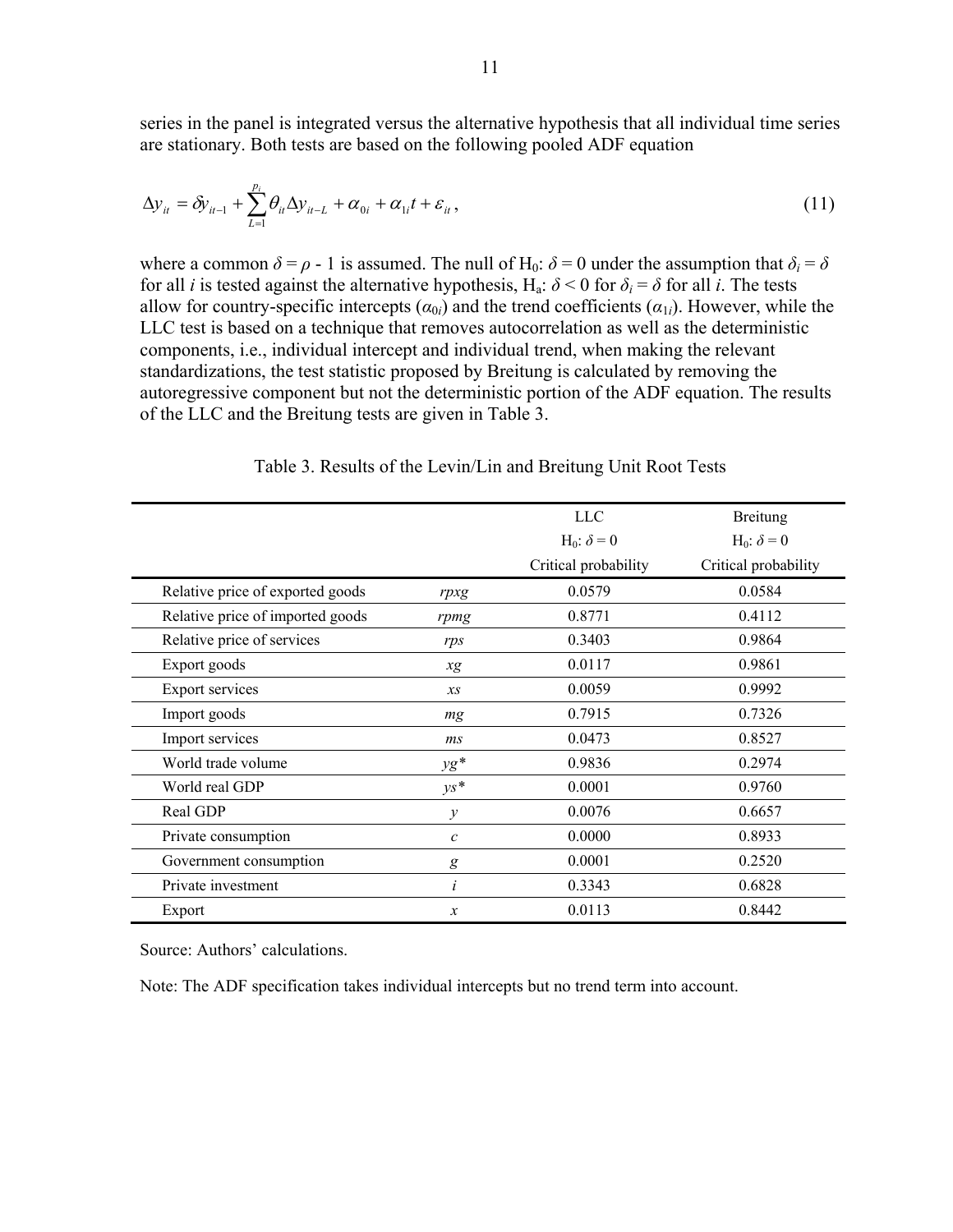According to the Breitung test statistic, the null of nonstationarity cannot be rejected for all data series but the relative price for exported goods. The results generated by the LLC test are somewhat weaker. Alternative test procedures—e.g., the unit root test by Im, Pesaran and Shin (2003)—confirm that all but the *rpxg* series possess a unit root and thus support the outcome of the Breitung test. Cointegration techniques are, therefore, the appropriate tool to estimate the trade volume equations.

## **B. Panel Cointegration Test**

The available techniques for panel cointegration tests are Engle/Granger-like residual-based tests. Similar to single time series, these approaches test the residuals from the estimation for stationarity. If the estimated residuals are stationary, a linear combination of the time series included in the estimation exists so that the resulting time series is a stationary process. The time series are thus cointegrated. As in the case of single time series, this form of cointegration test does not allow to test for the number of cointegrating relationships among the variables. In cases where more than one cointegration relationship exists and/or not all variables are part of the cointegration space, these tests only show that some combination of the included variables reveals stationary residuals. This means that some of the variables but not necessarily all of them are cointegrated. Therefore, the trace and the maximum eigenvalue statistics suggested by Johansen (1988) are applied on a country by country basis for all G-7 countries. Since these tests reveal in almost all cases of the trade volume equations that all relevant variables are part of a single cointegration equation, it is reasonable to apply the available residual-based panel cointegration tests.<sup>15</sup>

For the following estimations, residual-based panel cointegration tests as suggested by Pedroni (1999) and Kao (1999) are employed. Both assume homogeneous slope coefficients across countries. This is in line with the purpose of our analysis, namely deriving a general relationship between government expenditure and import volumes. Pedroni as well as Kao apply the null hypothesis of "no cointegration."

Kao (1999) tests the residuals  $\varepsilon_{it}$  $\widehat{c}$  of the OLS panel estimation by applying DF- (equation 12) and ADF- (equation 13) like tests.

$$
\hat{\varepsilon}_u = \rho \hat{\varepsilon}_{u-1} + \nu_u \tag{12}
$$

$$
\hat{\varepsilon}_{it} = \rho \hat{\varepsilon}_{it-1} + \sum_{j=1}^{p} \varphi_j \Delta \hat{\varepsilon}_{it-j} + v_{ip} \,. \tag{13}
$$

<sup>&</sup>lt;sup>15</sup> The results of the Johansen tests can be requested from the authors. The fact that the relative price does not appear as a separate cointegration relationship might indicate that the time series is in fact not stationary. This supports the decision to apply cointegration analysis, despite the panel unit root test not supporting the null of a unit root for these variables.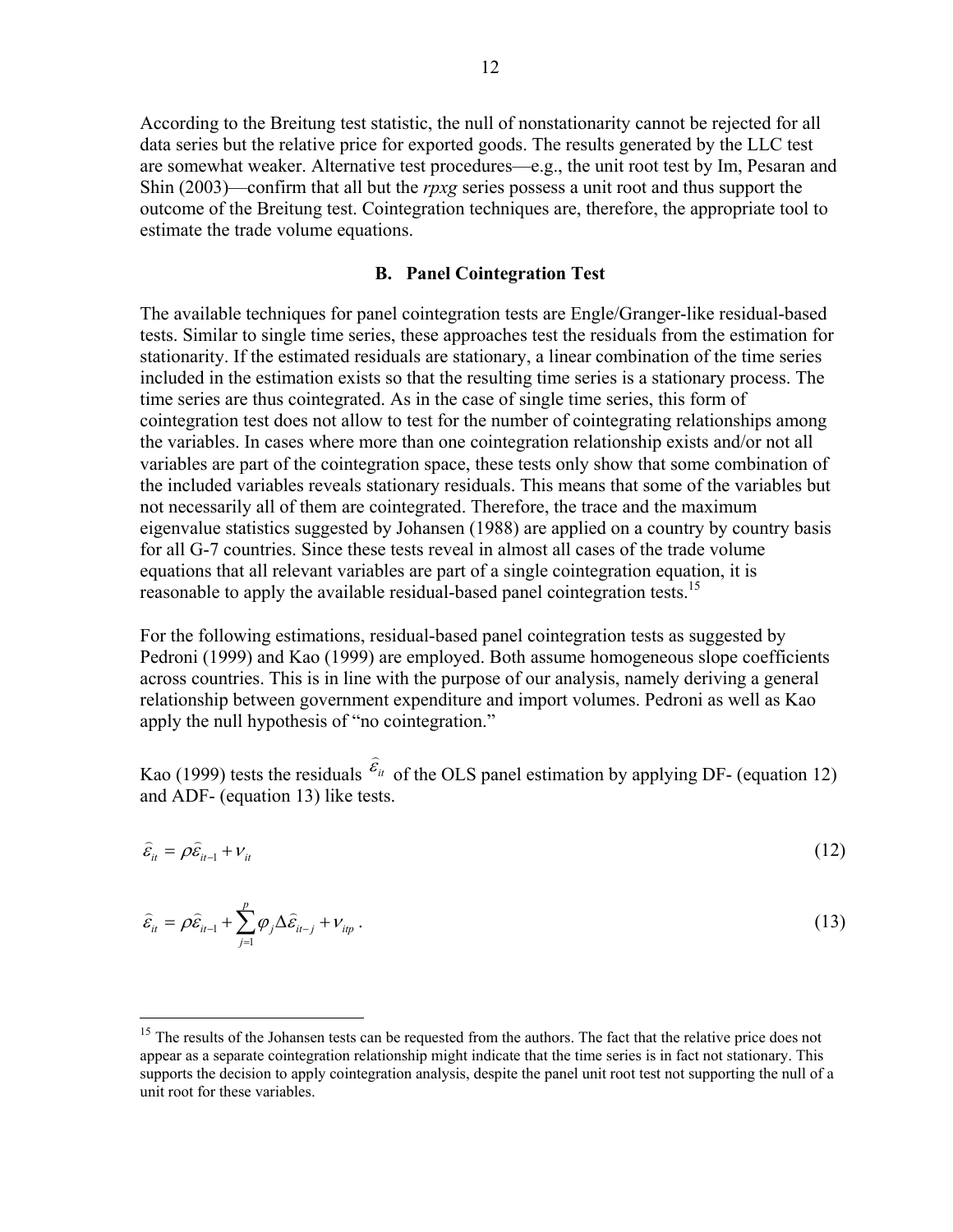The null hypothesis of no cointegration—i.e.,  $H_0: \rho = 1$ —is tested against the alternative hypothesis of stationary residuals—i.e., Ha: *ρ* < 1. Pedroni (1995) suggest a Phillips-Perron-type test, which implies less strict assumptions with respect to the distribution of the error terms than the DF and ADF tests do. The results of the cointegration tests are given in Table 4. They show that the null hypothesis of no cointegration can be rejected at conventional significance levels in all cases. These results combined with the outcome of the Johansen procedure indicate that the variables included in the different trade volume equations are cointegrated and that one cointegration relationship exists.

|                    | Goods<br>exports | Service<br>exports | Goods<br>imports | Service<br>imports | Extended<br>goods<br>imports | Extended<br>service<br>imports |
|--------------------|------------------|--------------------|------------------|--------------------|------------------------------|--------------------------------|
| Kao $(1999)^1$     |                  |                    |                  |                    |                              |                                |
| $DF$ -roh          | $-2.14$          | $-3.5994$          | $-0.9768$        | $-2.6577$          | $-3.5242$                    | $-5.4910$                      |
|                    | (0.0162)         | (0.0002)           | (0.1643)         | (0.0039)           | (0.0002)                     | (0.000)                        |
| $DF-t$             | $-1.421$         | $-2.2892$          | $-0.6161$        | $-1.7807$          | $-2.1827$                    | $-3.4352$                      |
|                    | (0.0777)         | (0.0110)           | (0.2689)         | (0.0375)           | (0.0145)                     | (0.0003)                       |
| DF-rho*            | $-6.4188$        | $-8.8235$          | $-4.8909$        | $-7.2725$          | $-8.6555$                    | $-10.5543$                     |
|                    | (0.000)          | (0.000)            | (0.000)          | (0.000)            | (0.000)                      | (0.000)                        |
| $DF-t^*$           | $-1.9633$        | $-2.6689$          | $-1.5068$        | $-2.3184$          | $-2.6025$                    | $-3.6898$                      |
|                    | (0.0248)         | (0.038)            | (0.0659)         | (0.0102)           | (0.0046)                     | (0.0001)                       |
| Kao $(1999)^2$     |                  |                    |                  |                    |                              |                                |
| ADF                | $-1.5318$        | $-2.0591$          | $-1.1518$        | $-2.0725$          | $-2.3835$                    | $-3.1681$                      |
|                    | (0.0628)         | (0.0197)           | (0.1247)         | (0.0191)           | (0.0086)                     | (0.0008)                       |
| Pedroni $(1995)^3$ |                  |                    |                  |                    |                              |                                |
| $PC_1$             | $-11.0199$       | $-14.1563$         | $-8.7730$        | $-12.4306$         | $-13.1817$                   | $-17.6491$                     |
|                    | (0.000)          | (0.000)            | (0.000)          | (0.000)            | (0.000)                      | (0.000)                        |
| PC <sub>2</sub>    | $-10.8347$       | $-13.8814$         | $-8.6391$        | $-12.1892$         | $-12.9805$                   | $-17.3063$                     |
|                    | (0.000)          | (0.000)            | (0.000)          | (0.000)            | (0.000)                      | (0.000)                        |

Table 4. Panel Cointegration Tests

Source: Authors' own calculations.

Notes: *p*-values are given in parentheses.

<sup>1</sup> The DF test statistics given above are analogous to the parametric Dickey-Fuller test for nonstationary time series. The DF-rho and DF-t statistics assume strict exogeneity of the regressors with respect to errors and no autocorrelation. DF-rho\* and DF-t\* statistics are based upon endogenous regressors. Note that these tests depend on consistent estimates of the long-run variancecovariance matrix to correct for nuisance parameters once the limiting distribution has been found.

 $2^2$  The ADF test is analogous to the parametric Augmented Dickey-Fuller test for nonstationary time series.

<sup>3</sup> PC1 and PC2 are the nonparametric Phillips-Perron tests.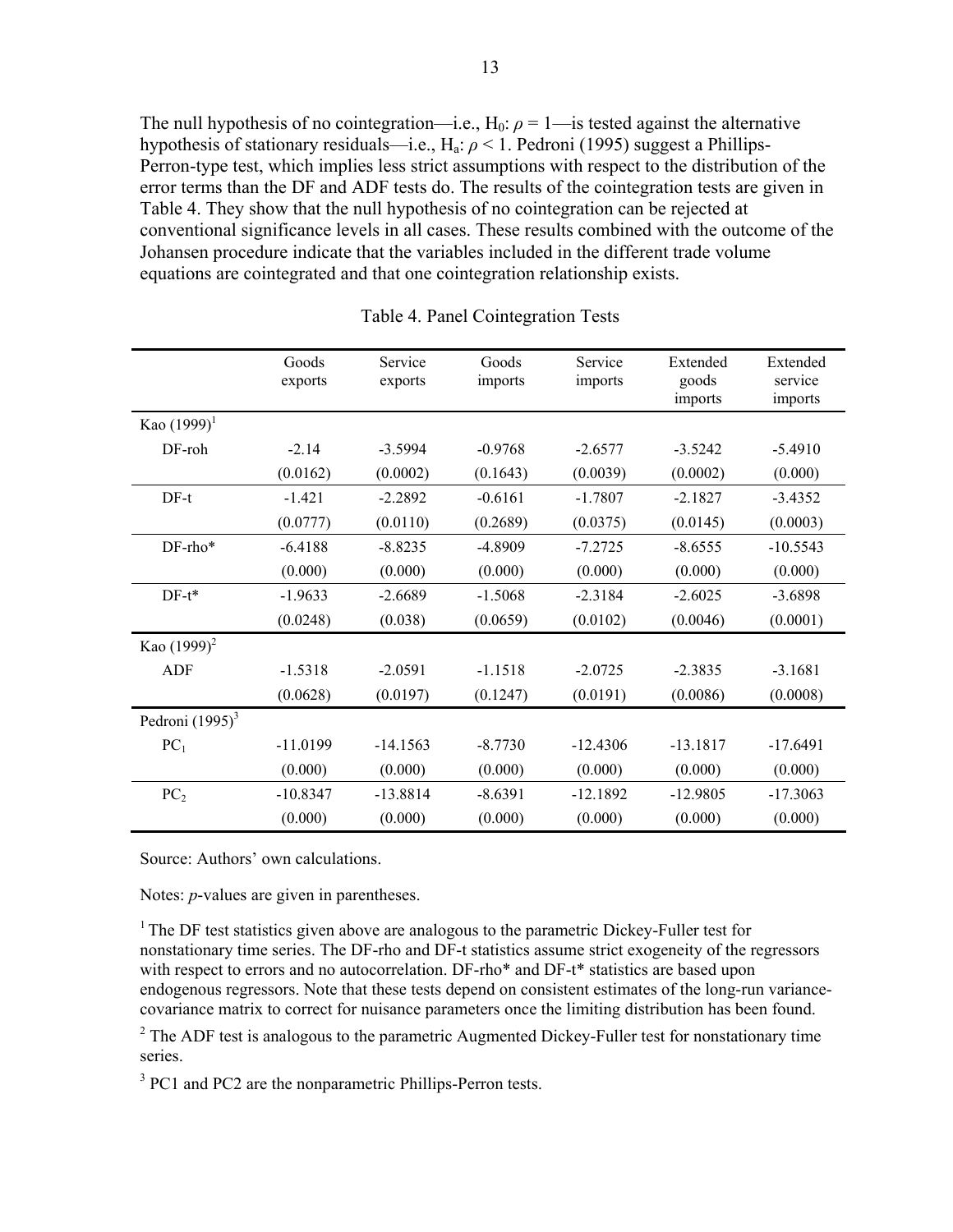#### **C. Estimation of Trade Volume Equations**

Trade elasticities are estimated by applying the pooled mean group (PMG) estimator proposed by Pesaran and others (1999). The long-run relationships are estimated in a pooled as well as in a country-by-country setting. The cross-country average of the coefficients from the latter is the mean group (MG) estimator. A Hausman test allows assessing whether slope homogeneity exists among cross-sections and thereby reveals whether the PMG estimator provides a consistent and efficient estimation for the coefficients across all countries.

The estimation is based on the following reparameterization of the standard autoregressive distributed lag (ARDL) model

$$
\Delta y_{it} = \phi_i y_{i,t-1} + \beta_i' x_{it} + \sum_{j=1}^{p-1} \lambda_{ij}^* \Delta y_{i,t-j} + \sum_{j=0}^{p-1} \delta_{ij}^{*'} \Delta x_{i,t-j} + \mu_i + \gamma_i t + \varepsilon_{it},
$$
\n(14)

where  $v_i$  and  $x_i$  are a vector of observations on the dependent variable (i.e., trade volume), and a vector of explanatory variables (i.e, relative price and income), for country *i*, respectively;  $\mu_i$  represents the country-specific fixed effect;  $\gamma_i$  is the individual time trend coefficient; and  $\varepsilon_i$  stands for the country-specific error term. The long-run relationship between  $v_i$  and  $x_i$  is given by

$$
y_{it} = -\left(\beta_i' / \phi_i\right) x_{it} + \eta_{it},\tag{15}
$$

where  $(\beta_i' / \phi_i)$  is the long-run coefficient (i.e., the respective elasticity),  $\eta_{it}$  is the error term, and all other variables are defined as given above.

To address the problem of cross-sectional correlation, demeaned data<sup>16</sup> are used in the case of all import equations. In the case of export equations, a time trend is considered instead. This is due to the fact that world income is common for all cross-sections and cannot be demeaned.

 $16$  Demeaned data are constructed by subtracting the cross-sectional average of a respective variable from each data point of the respective cross-section:  $\overline{y}_i = T^{-1} \sum_{i=1}^T y_{i,t}$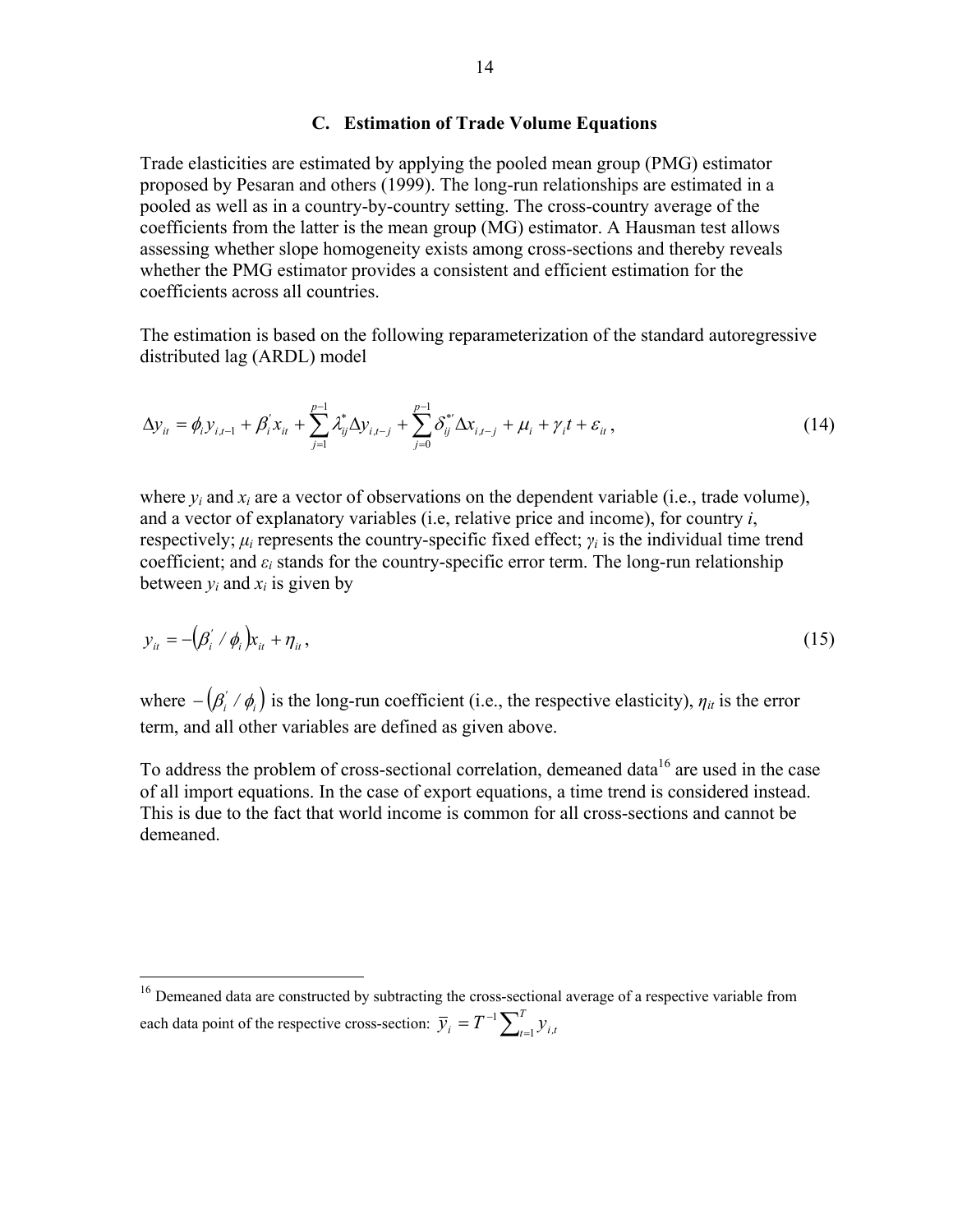|                    | Goods export<br>(equation $(4)$ )<br>PMGE <sup>12</sup> | Service exports<br>(equation $(5)$ )<br>$PMGE^{123}$ | Goods imports<br>$\left($ equation $\left( 6 \right)$<br>PMGE <sup>4</sup> | Service imports<br>(equation (7))<br>PMGE <sup>24</sup> |
|--------------------|---------------------------------------------------------|------------------------------------------------------|----------------------------------------------------------------------------|---------------------------------------------------------|
| Price elasticity   | $-0.849**$                                              | $-0.726**$                                           | $-0.313**$                                                                 | $-1.263**$                                              |
|                    | $(-8.647)$                                              | $(-3.500)$                                           | $(-3.076)$                                                                 | $(-15.921)$                                             |
| Income elasticity  | $0.906**$                                               | $1.018**$                                            | $1.953**$                                                                  | $1.316**$                                               |
|                    | (36.395)                                                | (3.572)                                              | (9.896)                                                                    | (56.190)                                                |
| Joint Hausman test | 0.66                                                    | 0.89                                                 | 0.31                                                                       | 0.94                                                    |

## Table 5. Cointegration Estimation of Conventional Trade Volume Equations<sup>17</sup>

Source: Authors' calculations.

Notes: *t*-statistics are provided in parentheses.

\* and \*\* denote statistical significance at a 5 percent and 1 percent level respectively. t-statistic are given in parentheses.

<sup>1</sup> Estimation equation includes time trend.

<sup>2</sup> Japan is excluded from the estimation.

<sup>3</sup> France is excluded from the estimation.

 $\overline{a}$ 

<sup>4</sup> The estimation is based on demeaned data.

Table 5 shows the estimation results. The country sample included in the estimation is adjusted where necessary to include only those countries for which the data allow us to determine a long-run relationship.<sup>18</sup> The *p*-values of the joint Hausman test<sup>19</sup> reveal that for the countries included in the estimations the null of slop homogeneity cannot be rejected.

Comparing the results of the estimation above with those generated by Hooper, Johanson and Marquez (2000) and Driver and Wren-Lewis (1998) shows that the estimated coefficients are in the range of those received from single time series analysis. Hooper, Johanson and Marquez (2000) estimate long-run trade elasticities for the G-7 countries. Their results reflect the fact that income elasticities usually deviate from unity and that price elasticities vary significantly among countries. Driver and

 $17$  The dependent variable is the log of the respective trade volume.

 $18$  The fact that no reasonable cointegration relationship can be established (for instance, for France in the case of service export) might be a country-specific problem that, for example, forced Driver and Wren-Lewis (1998) to assign values for the elasticities in such cases. Our analysis does not intend to determine countryspecific elasticities but general results and the number of cross-sections is large enough so that the exclusion of one or two countries from the parts of the analysis does not harm the general propositions drawn from the estimation results.

<sup>&</sup>lt;sup>19</sup> The joint Hausman test assesses the null hypothesis of slop homogeneity against the alternative hypothesis of heterogeneous slope coefficients across countries.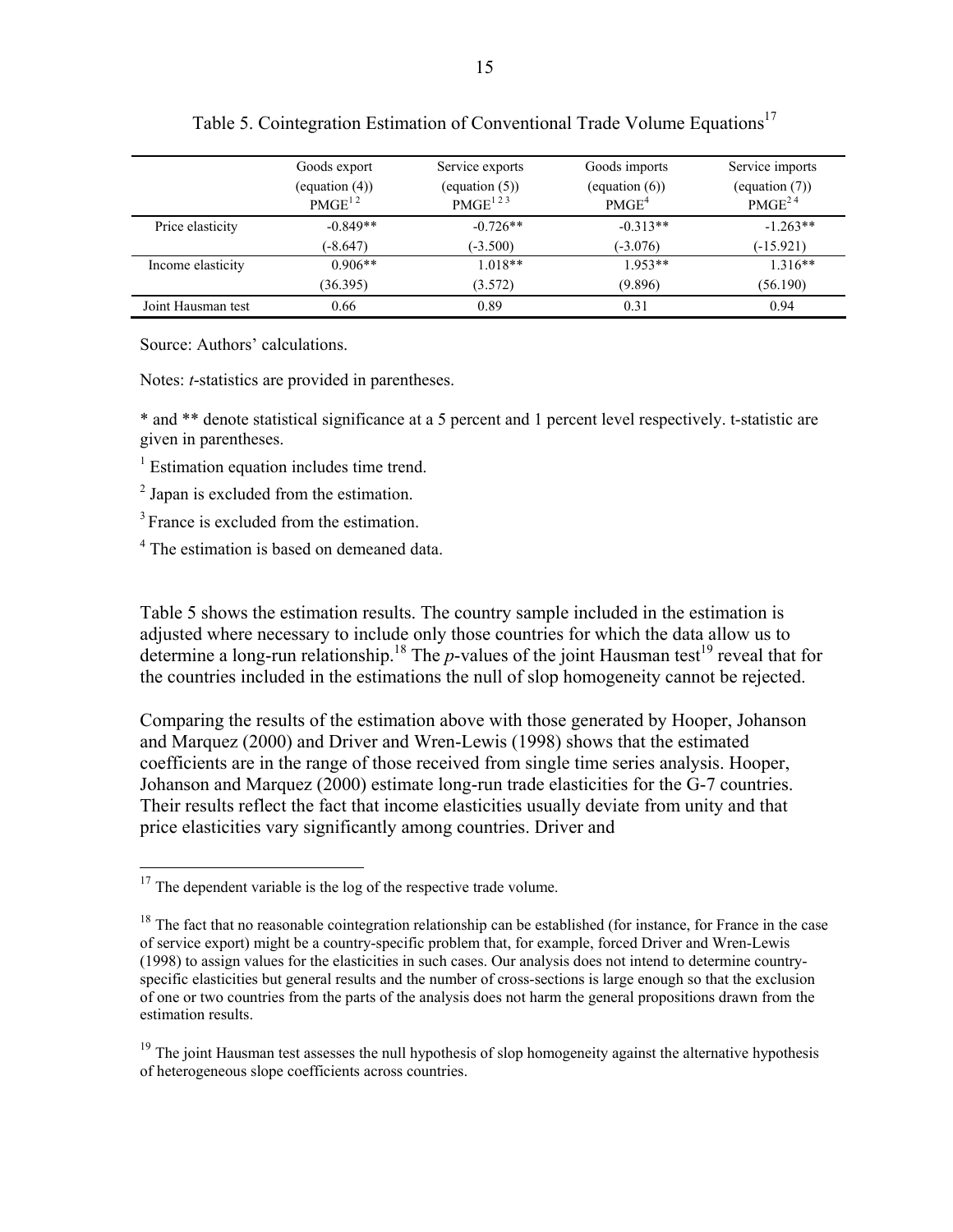Wren-Lewis (1998) use the Johansen approach and vector error correction estimates in order to determine the trade volume elasticities for the G-7 countries on a country by country basis. Their results also reflect the fact that the estimates for income elasticities for the G-7 countries deviate from unity. This can be inferred from their explanations and from the fact that almost all coefficients that the authors finally use for other estimations were generated through constrained estimations or even imposed without taking the original estimation output into account. The results of the studies of Hooper, Johanson and Marquez and Driver and Wren-Lewis are given in Appendix 2 (in Table A1 and Table A2), respectively.

In the next step, the extended form of the import volume equations (equations (8) and (9)) are estimated to analyze the effects of government expenditure on foreign trade. The results of the PMG estimation are summarized in Table 6.

As in the conventional trade equations, the relative price variable is significant and has the expected sign. All demand variables (except private sector investment in the service import equation) are significant. They show a positive effect on goods and service imports. The magnitude of the elasticities differs among the demand components. This confirms that the composition of demand matters for the import equation and that using a single aggregate demand variable might distort the result. In the case of services, private investment does not have a significant impact on import volumes, and government expenditure reveals the smallest elasticity among the remaining demand components.

One might argue that these results might be flawed because of multicollinearity, in particular, between government spending and private consumption. The practical consequence of multicollinearity could be that confidence intervals tend to be much wider, leading to the acceptance of the null hypothesis more readily. Hence, the *t*-ratios might be interpreted as statistically insignificant even though in reality they are significant. Because the *t*-statistics in Table 6 show that all variables (except for private sector investments in the service import equation) are significant, from a statistical point of view multicollinearity is not a concern.

Our empirical results show that an increase in government expenditure has a positive impact on total import demand. A lasting increase in government expenditure of 1 percent will lead to an increase of demand for goods and service imports of 0.4 percent and 0.5 percent, respectively. An increase in public spending will thus, ceteris paribus, lead to a deterioration of the trade account simply because the government consumes more from abroad in line with its import content. Because of the relative weight of the trade account in the current account, the current account would improve if government expenditure were reduced.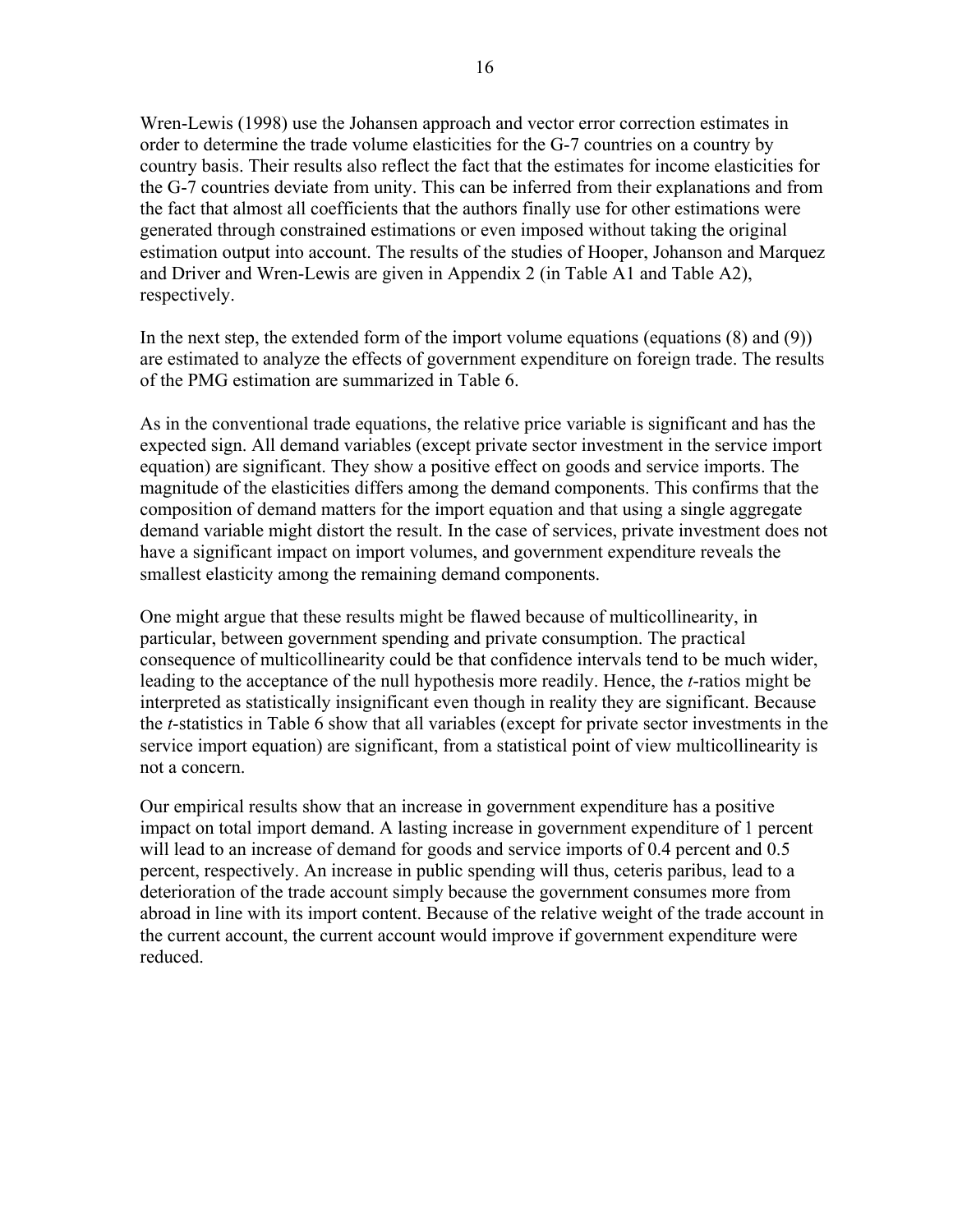|                            | Goods imports (equation 8)<br>PMGE <sup>234</sup> | Service imports (equation 9)<br>$PMGE^{245}$ |
|----------------------------|---------------------------------------------------|----------------------------------------------|
|                            | $-0.665**$                                        | $-1.592**$                                   |
| Price elasticity           | $(-5.015)$                                        | $(-6.747)$                                   |
| Private consumption        | $1.102**$                                         | $1.433**$                                    |
| $(\ln C)$                  | (3.481)                                           | (1.916)                                      |
| Government expenditure     | $0.392*$                                          | $0.491**$                                    |
| $(\ln G)$                  | (1.762)                                           | (2.485)                                      |
| Private sector investments | $0.427**$                                         | 0.030                                        |
| $(\ln 1)$                  | (5.152)                                           | (0.076)                                      |
| Exports                    | $0.435**$                                         | $0.503**$                                    |
| $(\ln X)$                  | (4.156)                                           | (1.972)                                      |
| Joint Hausman test         | 0.12                                              | 0.22                                         |

Table 6. Cointegration Estimation of Extended Import Volume Equations<sup>20</sup>

Source: Authors' estimations.

 $\overline{a}$ 

\* and \*\* denote statistical significance at a 5 percent and 1 percent level respectively. t-statistic are given in parentheses.

<sup>1</sup> Estimation equation includes a time trend.

<sup>2</sup> Japan is excluded from the estimation.

<sup>3</sup> France is excluded from the estimation.

<sup>4</sup> The estimation is based on demeaned data.

 $<sup>5</sup>$  The coefficients of private consumption and private sector investment are not restricted to be</sup> homogeneous across countries.

However, our results need to be interpreted with caution because the ceteris paribus interpretation of the coefficients is problematic in our context, since an increase (decrease) in government expenditure is likely to crowd out (crowd in) the private demand components. Other empirical studies have shown that an increase in government expenditure might crowd out private sector investment, while private consumption is likely to increase as public expenditure rises.<sup>21</sup> If an increase in government expenditure crowds out private investment but positively impacts private consumption, the impact on import volumes becomes less predictable. If public expenditure and private consumption replace private investment owing to the combination of a high elasticity of private consumption and the low elasticity of public expenditure—the decline in import demand due to the slowdown in private investment might or might not be compensated by the surge in import demand caused by the increase in public expenditure and private consumption. The overall effect of such a demand shift on

 $20$  The dependent variable is the log of the respective trade volume.

<sup>&</sup>lt;sup>21</sup> See, for example, Karras (1994) and Blanchard and Perotti (2002).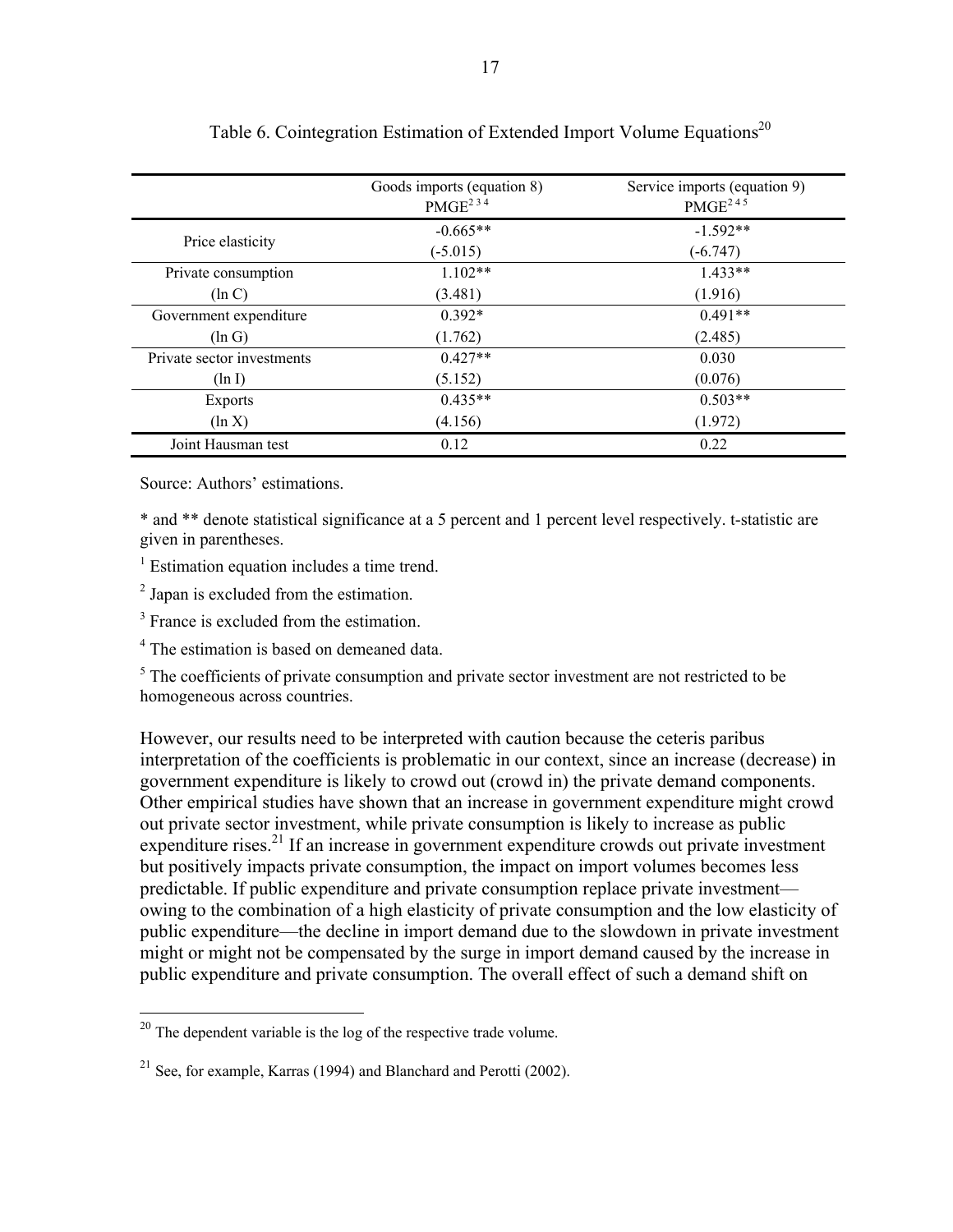goods imports depends on the relative size of the change in public expenditure and private consumption. In the case of service imports the effects are more predictable. According to our results, the increase in government expenditure and the related rise in private consumption cause an increase in service imports, while the decrease in private investment does not impact the service account. An increase in government expenditure would thus lead to a deterioration of the service account.

Because the goods account is more sizable than the service account,<sup>22</sup> it can be expected that the effect coming from the goods account overrides the effect stemming from the service account. If this is the case, the overall impact of an increase in government expenditure on the trade account depends on the reaction of private consumption and private investment on the expansion of the government sector.

Overall the results of our estimation provide insights regarding the direct effect of a change in government expenditure on import demand, but its indirect effects are less clear. Government expenditure reveals a positive elasticity with respect to goods imports and service imports. An increase in government expenditure, ceteris paribus, causes an increase in import volumes. However, the indirect effects of fiscal policy measures caused by the reaction of private consumption and private investment to a change in public expenditure are less clear-cut. Since the empirical literature does not provide unanimous evidence regarding the impact that fiscal policy measures have on private demand,<sup>23</sup> the interpretation of our results depends on the interaction between the public and the private sector.

## **V. SUMMARY AND CONCLUSION**

This paper analyzes the empirical relationship between fiscal policy and the trade account. It shows that fiscal policy matters for the trade account and sheds light on how fiscal policy affects the trade account. Research prior to this paper did not take into account the fact that the components of private and public demand in the import equation exhibit different elasticities. Using pooled mean group estimation for annual panel data of the G-7 countries for the years 1970 through 2002, we find that an increase in government expenditures has a significant positive impact on both goods and service imports. An increase in government expenditures by 1 percent leads to an increase in goods imports of about 0.4 percent, and to an increase in service imports of almost 0.5 percent. This implies that, ceteris paribus, an increase in government expenditure would also lead to a deterioration of the trade account. However, the ceteris paribus assumption in our context might lead to wrong policy conclusions if an increase (decrease) in government expenditure was to crowd out (crowd in)

 $22$  In the case of the G-7 countries, service imports are less than one-third of the size of goods imports.

<sup>&</sup>lt;sup>23</sup> Considering the impact of government expenditure on consumption and investment separately, Blanchard and Perotti (2002) reveal that fiscal expansion has a positive impact on consumption and a negative impact on investment. Fatás and Mihov (2001), however, find that consumption increases as a response to a positive expenditure shock, while investment is not affected significantly. Karras (1994) finds evidence that private consumption and government spending are complementary: private consumption decreases as government expenditures are cut.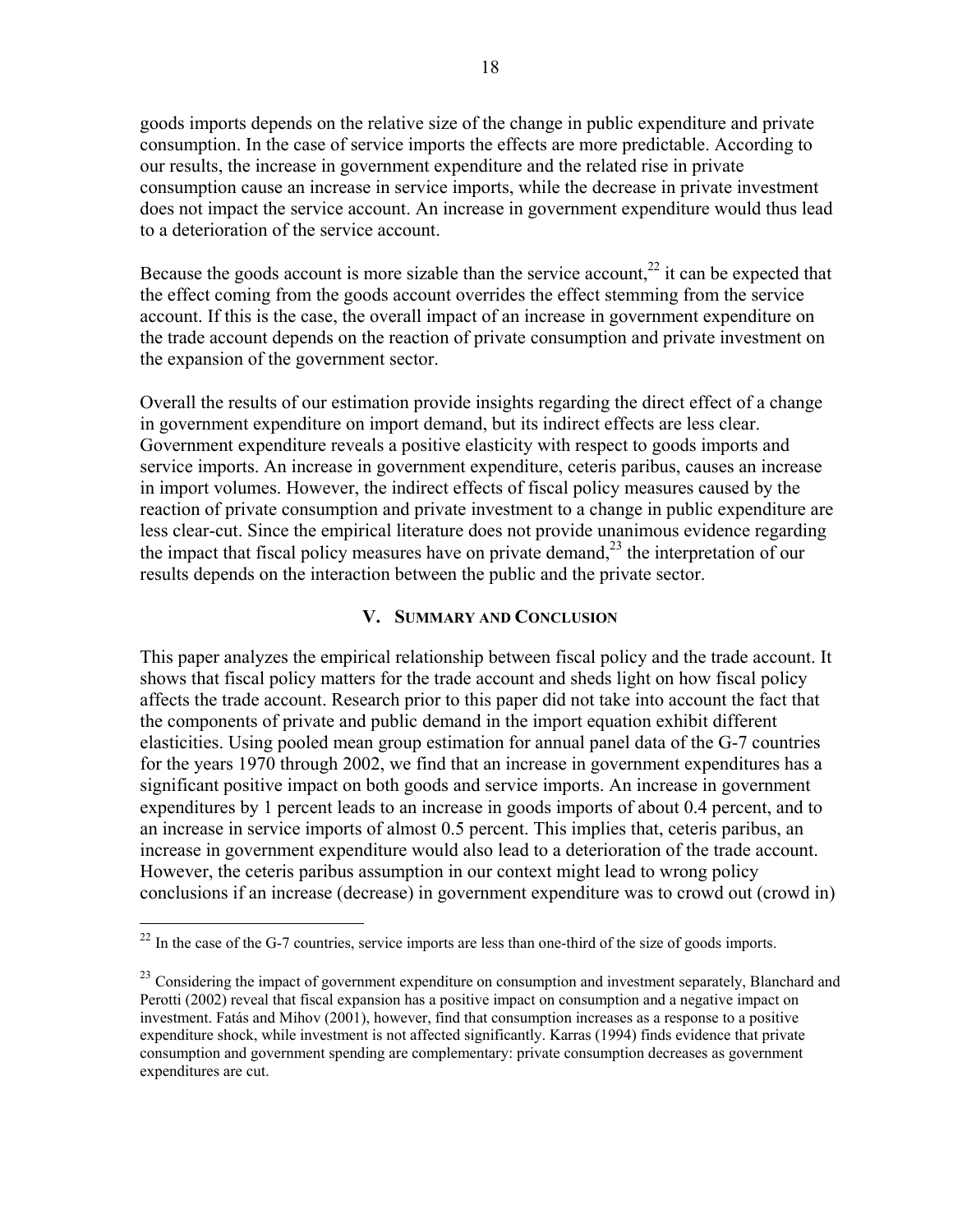the private demand components. If this crowding-in/out effect is strong enough, an increase in government expenditures could bring about the opposite result.

The ambiguity of our results is in line with the findings of the literature;<sup>24</sup> against this background, this paper provides an additional explanation for the commonly found ambiguous effects of government expenditures on import demand. We showed that they are, in part, the outcome of the compositional effect that an increase in government expenditures has on aggregate demand. The nature of this effect would not have been revealed when using a reduced-form equation. We saw that higher government expenditures, ceteris paribus, lead to higher imports simply because the government consumes more from abroad in line with the import content of government consumption. However, when considering the compositional effect that fiscal policy measures have on overall demand—depending on the reaction of private demand—the opposite conclusion can also be derived.

This study reveals that a difference between the trade elasticities of private and public demand exists. Further research could determine the overall impact (i.e. the direct impact of a change in expenditure and the indirect impact through the reaction of private demand) that a change in government expenditure could have on the trade account of a particular country. For this purpose, a country-specific analysis of the link between fiscal policy measures and private demand would be appropriate.

<sup>&</sup>lt;sup>24</sup> For example, Erceg, Guerrieri, and Gust (2005), Lane and Perotti (1998), or Baxter (1995), who analyze the impact of fiscal policies on the trade account, find divergent effects. Analyzing the relation between fiscal deficit and current account deficit, studies by Bernheim (1988), Bussière, Fratzscher, and Müller (2004), Normandin (1999), Piersanti (2000), Enders and Lee (1990), Dewald and Ulan (1990), as well as Kim and Roubini (2004) reveal contradicting results. Some of the studies find a positive, some a negative, and some no significant relation between the two deficits.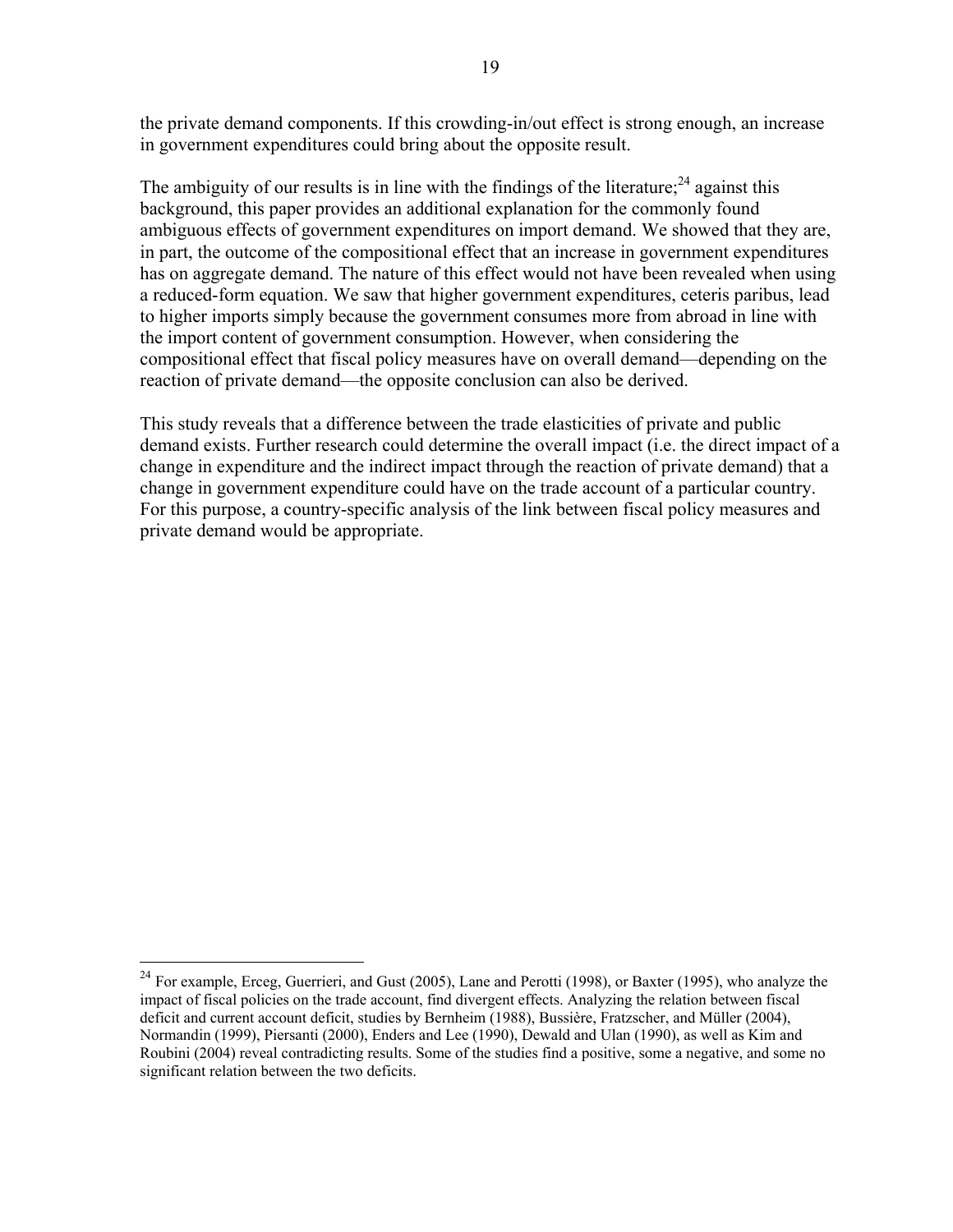## **APPENDIX 1: DATA DESCRIPTION AND SOURCES**

All estimations are carried out with annual data for the G-7 countries (Japan, the United States, Canada, the United Kingdom, France, Italy, and Germany). Data series are taken from the IMF's *IFS*, the OECD's main economic indicators (MEI) database, and the IMF's *Direction of Trade Statistics* (*DOTS*).

## *Data for the estimation of trade equations*

 $\overline{a}$ 

For this part of the analysis data series for the G-7 countries and world aggregates or OECD data for world variables covering the period from 1970 through 2002 are considered. The trade equations (equations (4) to (9)) include the following variables:  $^{25}$ 

| <b>Variable</b>       | <b>Explanation</b>                                                                           | Data source and transformation                                                                                                                                                                                                                                                                                               |
|-----------------------|----------------------------------------------------------------------------------------------|------------------------------------------------------------------------------------------------------------------------------------------------------------------------------------------------------------------------------------------------------------------------------------------------------------------------------|
| XG                    | Goods export<br>volumes                                                                      | Export volumes $(IFS$ line 72) are turned from an index into constant price<br>series using the 1995 average for merchandise exports in US\$ (IFS line<br>78aa) converted into domestic currency using the 1995 average for the<br>exchange rate (r). The series are then turned into a volume series by<br>deflating by PC. |
| XS                    | Service export<br>volumes                                                                    | Service credits in US\$ (IFS line 78ad) are converted into domestic<br>currency using the actual exchange rate (r). The series are then turned<br>into a volume series by deflating by PC.                                                                                                                                   |
| MG                    | Domestic goods<br>import volumes                                                             | The import volume FOB series ( <i>IFS</i> line 73) is turned from an index into<br>a constant price series using 1995 average by multiplication with<br>merchandise exports in US\$ (IFS line 78ab) and is converted into<br>domestic currency using the 1995 average for the US\$ exchange rate (r).                        |
| MS                    | Domestic service<br>import volumes                                                           | Service debits in US\$ (IFS line 78ae) are converted into domestic<br>currency using the actual US\$ exchange rate $(r)$ and into a volume series<br>by deflating by PCW after converting PCW into domestic currency terms<br>using EFEX.                                                                                    |
| YG*                   | World income<br>relevant for goods<br>export demand<br>(equivalent to world<br>trade volume) | OECD. $YG*$ as world trade volume is proxied by total world exports in<br>US\$ at current prices (IFS line 70), deflated using WPXG.                                                                                                                                                                                         |
| $YS*$                 | World income<br>relevant for service<br>export demand<br>(equivalent to world<br>real GDP)   | OECD. Total OECD GDP at constant market prices in US\$.                                                                                                                                                                                                                                                                      |
| Y                     | Domestic real GDP                                                                            | IFS line 99b and deflated by PY.                                                                                                                                                                                                                                                                                             |
| $\mathcal{C}_{0}^{0}$ | real private<br>consumption                                                                  | IFS line 96f and deflated by CP                                                                                                                                                                                                                                                                                              |

 $25$  The uppercase abbreviations for the variables correspond to the lowercase equivalents in the equations as given in the text. However, the uppercase stands for absolute values, while the equations are given in logs.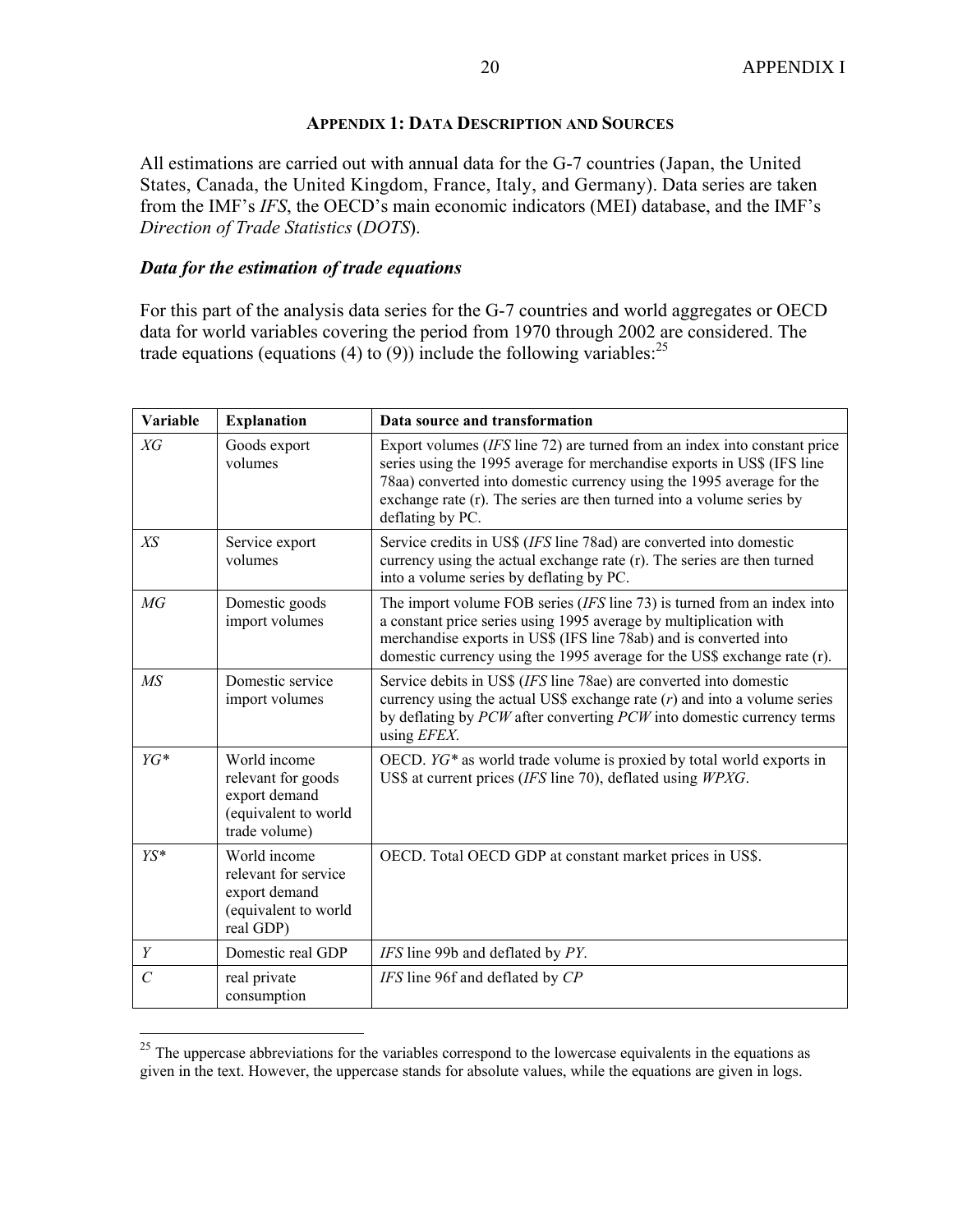| Variable         | <b>Explanation</b>                                           | Data source and transformation                                                                                                                                                                                                                                       |
|------------------|--------------------------------------------------------------|----------------------------------------------------------------------------------------------------------------------------------------------------------------------------------------------------------------------------------------------------------------------|
| $\overline{I}$   | Real private sector<br>investment                            | IFS line 93i plus IFS line 93e and deflated by PY.                                                                                                                                                                                                                   |
| $\boldsymbol{G}$ | real government<br>expenditure                               | IFS line 91f and deflated by PY.                                                                                                                                                                                                                                     |
| X                | real exports                                                 | IFS line 90c and deflated by PY.                                                                                                                                                                                                                                     |
| PC               | domestic consumer<br>price index in<br>domestic currency     | IFS line 64                                                                                                                                                                                                                                                          |
| PCW              | world consumer price<br>index                                | MEI of the OECD                                                                                                                                                                                                                                                      |
| <b>PXG</b>       | domestic export<br>prices                                    | Export prices index $(IFS$ line 76) are used in the case of Japan, the<br>United Kingdom and the US. PD as the domestic prices index in<br>domestic currency is given by wholesale prices (IFS line 63).                                                             |
| WPXG             | world export prices in<br>US\$                               | unit value of world exports in US\$ (IFS line 74). For Canada, France,<br>Germany and Italy this is an export unit value index (IFS line 74).                                                                                                                        |
| PY               | domestic GDP<br>deflator                                     | IFS line 99bi                                                                                                                                                                                                                                                        |
| r                | nominal US\$<br>exchange rate                                | IFS line rf                                                                                                                                                                                                                                                          |
| <b>EFEX</b>      | nominal effective<br>exchange rate                           | Calculated from the exchange rates $(r)$ and the bilateral trade weights<br>(exports plus imports (lines 70 and 71 of the direction of trade statistics))<br>of the G-7 countries and their 39 largest trading partners (including the<br>G-7 countries themselves). |
| <b>RPXG</b>      | relative price for<br>goods exports                          | $(WPXG*r)/PXG.$                                                                                                                                                                                                                                                      |
| <b>RMPG</b>      | relative price for<br>goods imports                          | $(WPXG*r)/PD$                                                                                                                                                                                                                                                        |
| RPS              | relative price for<br>service exports and<br>service imports | PCW/(PC*EFEX)                                                                                                                                                                                                                                                        |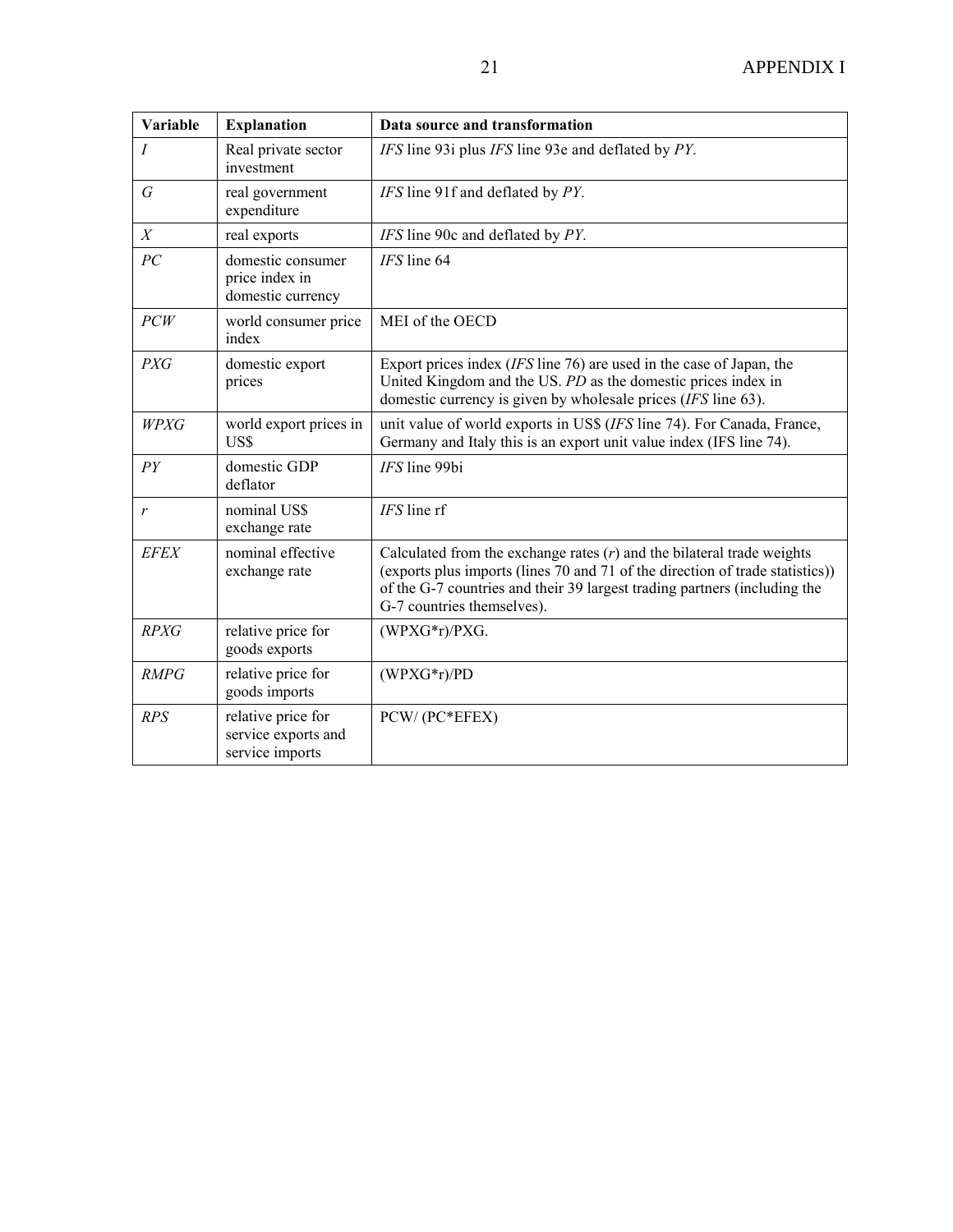## **APPENDIX 2: SINGLE TIME-SERIES ESTIMATIONS OF TRADE ELASTICITIES FOR THE G-7 COUNTRIES**

|                      | Income elasticities |        | Price elasticities |          |
|----------------------|---------------------|--------|--------------------|----------|
|                      | Export              | Import | Export             | Import   |
| Canada               | $1.1*$              | $1.4*$ | $-0.9*$            | $-0.9*$  |
| France               | $1.5*$              | $1.6*$ | $-0.2$             | $-0.4*$  |
| Germany              | $1.4*$              | $1.5*$ | $-0.3$             | $-0.06*$ |
| Italy                | $1.6*$              | $1.4*$ | $-0.9*$            | $-0.4*$  |
| Japan                | $1.1*$              | $0.9*$ | $-1.0*$            | $-0.3*$  |
| United Kingdom       | $1.1*$              | $2.2*$ | $-1.6*$            | $-0.6$   |
| <b>United States</b> | $0.8*$              | $1.8*$ | $-1.5*$            | $-0.3*$  |

Marquez (2000)

Table A1: Long-Run Income and Price Elasticities Estimated by Hooper, Johanson, and

Source: Hooper, Johnson, and Marquez (2000), p. 8.

\* Statistically significant at a 5 percent level.

Table A2: Income and Price Elasticities Estimated by Driver and Wren-Lewis (1998)

|                      | Income elasticities |             | Price elasticities   |                      |
|----------------------|---------------------|-------------|----------------------|----------------------|
|                      | Export              | Import      | Export               | Import               |
| Canada               | $1.00^{++}$         | 0.62        | $-0.83^{++}$         | $-0.68$              |
| France               | $1.00^{+}$          | $1.00^{++}$ | $-0.67$ <sup>+</sup> | $-0.50^{++}$         |
| Germany              | $1.00^{+}$          | $1.00^{+}$  | $-1.15^{+}$          | $-0.82$ <sup>+</sup> |
| Italy                | $1.01^{+}$          | $1.00^{+}$  | $-0.44$ <sup>+</sup> | $-0.71$ <sup>+</sup> |
| Japan                | 0.91                | $1.00^{+}$  | $-1.36$              | $-0.33^{+}$          |
| United Kingdom       | 0.91                | $1.00^{+}$  | $-1.26$              | $-0.72^{+}$          |
| <b>United States</b> | 1.12                | $1.50^{+}$  | $-0.96$              | $-0.40^{+}$          |

Source: Driver and Wren-Lewis (1998), pp. 41, 43.

+ Indicates that the coefficient comes from a constrained ECM or a constrained Johansen estimation.

<sup>++</sup> Indicates that the coefficient was imposed by the authors.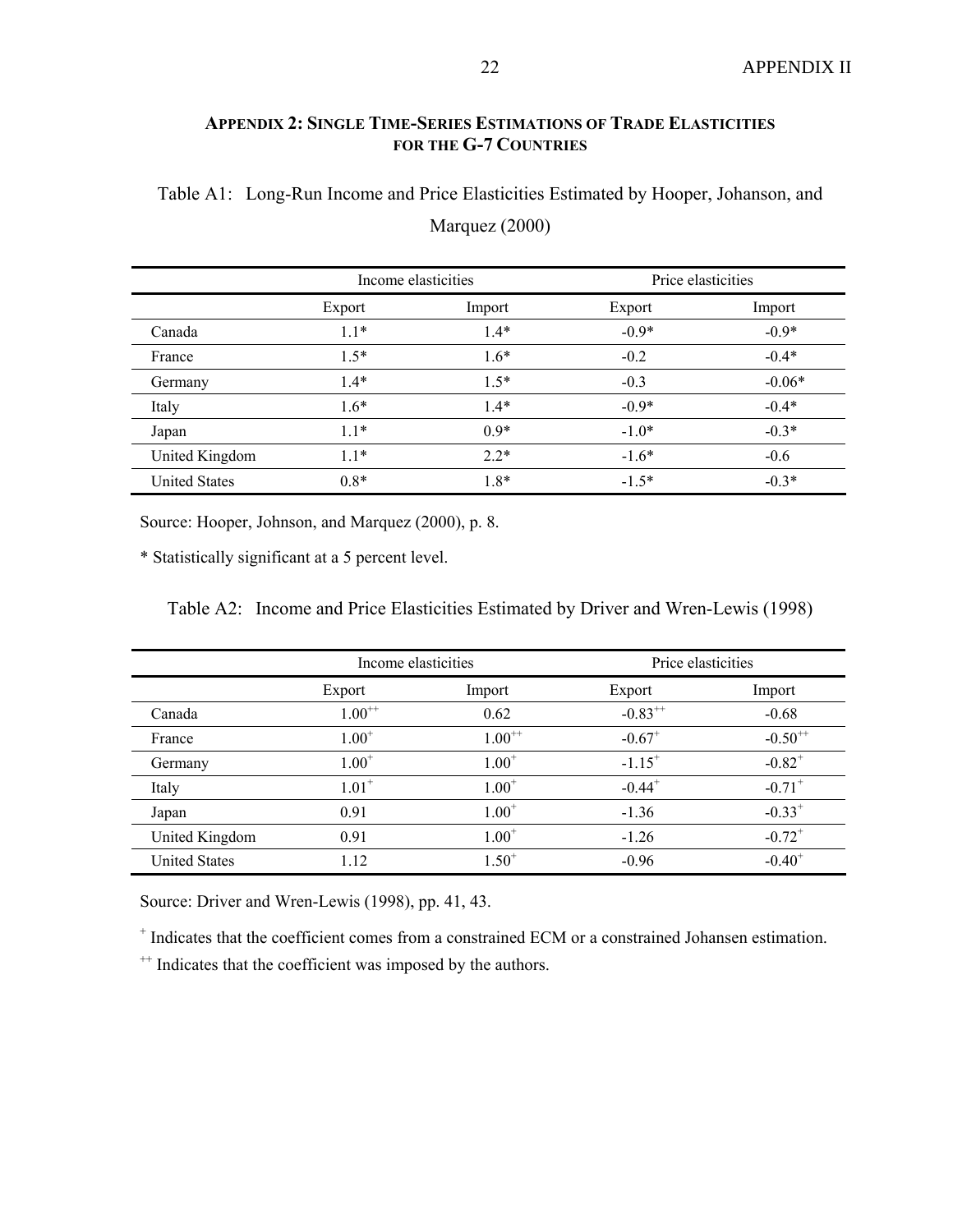#### **REFERENCES**

- Abbott, Andrew J., and Hamid R. Seddighi, 1996, "Aggregate Imports and Expenditure Components in the UK: An Empirical Analysis," *Applied Economics*, 28, pp. 1119–25.
- Baker, Dean, 2004, "The Current Account Deficit and the Budget Deficit: Is \$600 Billion Missing?" Center for Economic and Policy Research, Washington, DC, February.

Bank of England, 2002, *Quarterly Bulletin*. Spring 2002.

- Baxter, Marianne, 1995, "International Trade and Business Cycles," in Grossman, G.M. and K. Rogoff, eds. *Handbook of International Economics*, 3, Amsterdam: North-Holland, pp. 1801–64.
- Bernheim, B. Douglas, 1988, "Budget Deficits and the Balance of Trade," *Swedish Economic Policy Review*, 3, pp. 113–34.
- Blanchard, Olivier, and Roberto Perotti, 2002, "An Empirical Characterization of the Dynamic Effects of Changes in Government Spending and Taxes on Output," *Quarterly Journal of Economics*, 117, pp. 1329–68.
- Breitung, Jörg, 2000, "The Local Power of Some Unit Root Tests for Panel Data," *Advances in Econometrics*, 15, pp. 161–78.
- Bussière, Matthieu, Marcel Fratzscher, and Gernot J. Müller, 2005, "Productivity Shocks, Budget Deficits and the Current Account." ECB Working Paper No. 509, August.
- Bussière, Matthieu, Marcel Fratzscher, and Gernot J. Müller, 2004, "Current Account Dynamics in OECD and EU Acceding Countries: An Inter-temporal Approach," ECB Working Paper 311, Frankfurt.
- Caporale, Guglielmo Maria, and Michael K.F. Chui, 1999, "Estimating Income and Price Elasticities of Trade in a Cointegration Framework." *Review of International Economics*, 7 (2), pp. 254–64.
- Cavallo, Michele, 2005, "Understanding the Twin Deficits—New Approaches, New Results." *FRSBD Economic Letter*, Number 2005–16, July 22.
- Cline, William R., 1989, *United States External Adjustment and the World Economy*, Institute for International Economics, Washington, DC.
- Dewald, William G., and Ulan, Michael, 1990, "The Twin Deficit-Illusion," *Cato Journal*, 9, pp. 689–707.
- Driver, Rebecca L., and Simon Wren-Lewis, 1998, *Real Exchange Rates for the Year 2000*, Policy Analyses. International Economics, 53, Institute of International Economics, Washington, DC.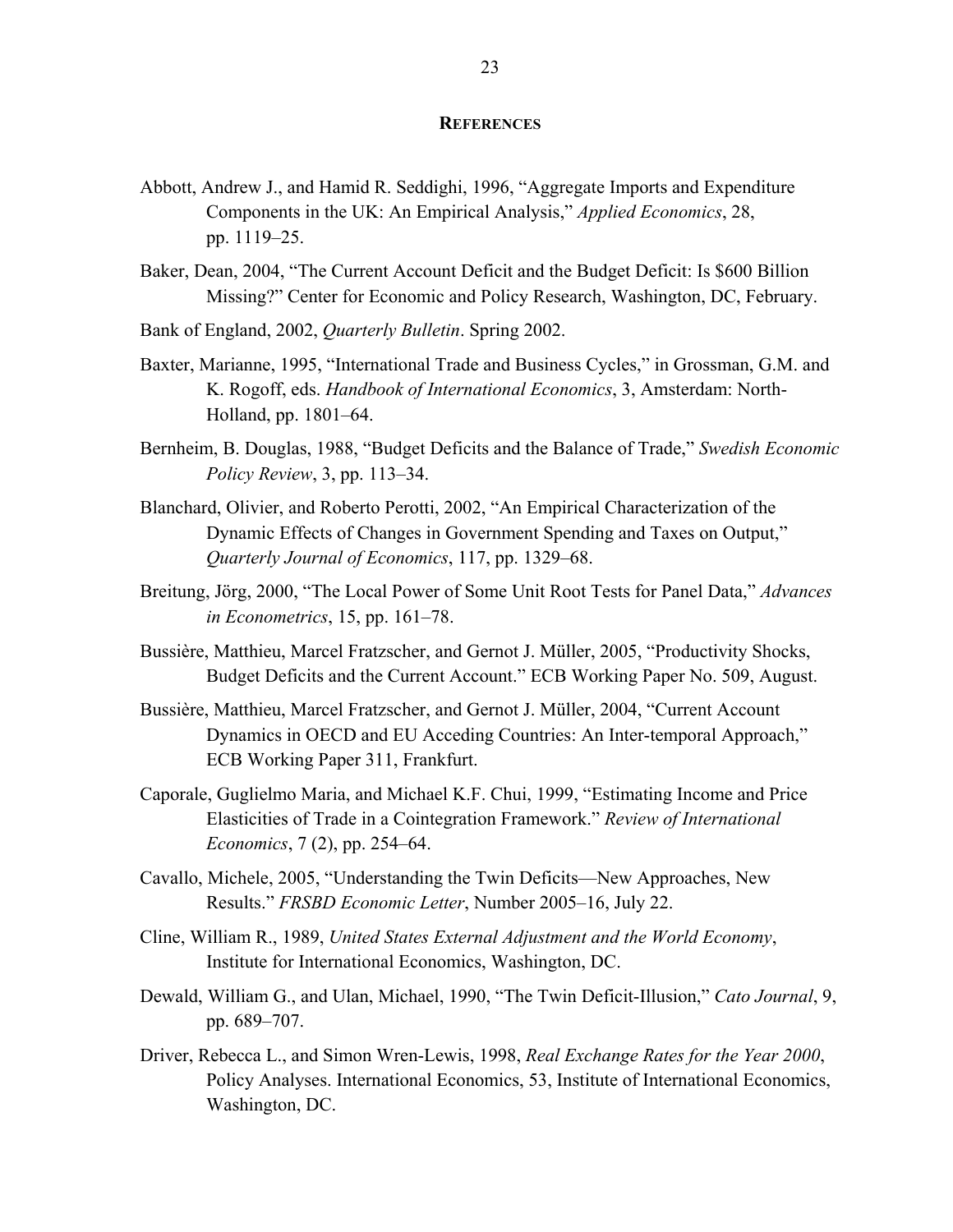- Enders, Walter, and Bong-Soo Lee, 1990, "Current Account and Budget Deficits: Twins or Distant Cousins?" *Review of Economics and Statistics*, 72, pp. 373–81.
- Erceg, Christopher J., Luca Guerrieri and Christopher Gust, 2005, "Expansionary Fiscal Shocks and the Trade Deficit, Board of Governors of the Federal Reserve System," International Finance Discussion Paper 825, Washington, DC.
- Fatás, Antonio, and Ilian Mihov, 2001, "The Effects of Fiscal Policy on Consumption and Employment: Theory and Evidence," CEPR Discussion Papers 2760.
- Giovannetti, Giorgia, 1989, "Aggregate Imports and Expenditure Components in Italy: An Econometric Analysis," *Applied Economics*, 21, pp. 957–71.
- Goldstein, Morris, and Mohsin S. Khan, 1985, "Income and Price Effects in Foreign Trade." In: Jones, R.W. and P.B. Kenen (eds.), *Handbook of International Economics II*, Elsevier, Amsterdam/New York, pp. 1041–105.
- Hooper, Peter, Karen Johnson and Jaime Marquez, 2000, "Trade Elasticities for the G-7." *Princeton Studies in International Finance* No. 87, New Jersey.
- Im, Kyung So, M. Hashem Pesaran and Yongcheol Shin, 2003, "Testing for Unit Roots in Heterogeneous Panels," *Journal of Econometrics*, 115, pp. 53–74.
- Johansen, Søren, 1988, "Statistical Analysis of Cointegration Vectors." *Journal of Economic Dynamics and Control*, 12, pp. 231–54.
- Kao, Chihwa, 1999, "Spurious Regression and Residual-based Tests for Cointegration in Panel Data." *Journal of Econometrics*, 90, pp. 1–44.
- Karras, Georgios, 1994, "Government Spending and Private Consumption: Some International Evidence," *Journal of Money, Credit and Banking*, 26, pp. 9–22.
- Kim, Soyoung, and Nouriel Roubini, 2004, "Twin Deficits or Twin Divergence? Fiscal Policy, Current Account, and Real Exchange Rate in the US," Paper Presented at the Econometric Society, North American Winter Meetings, San Diego, CA.
- Lane, Philip R., and Roberto Perotti, 1998, "The Trade Balance and Fiscal Policy in the OECD," *European Economic Review*, 42, pp. 887–95.
- Levin, Andrew, and Chien-Fu Lin, 1992, "Unit Root Tests in Panel Data: Asymptotic and Finite Sample Properties," University of California at San Diego Discussion Paper No. 92–93.
- Levin, Andrew, Chien-Fu Lin, and Chia-Shang James Chu, 2002, "Unit Root Tests in Panel Data: Asymptotic and Finite-Sample Properties," *Journal of Econometrics*, 108: pp. 1–24.
- Marquez, Jaime, 2002, "Estimating Trade Elasticities." *Advanced Studies in Theoretical and Applied Econometrics*, Vol. 39, Berlin/Heidelberg/New York.